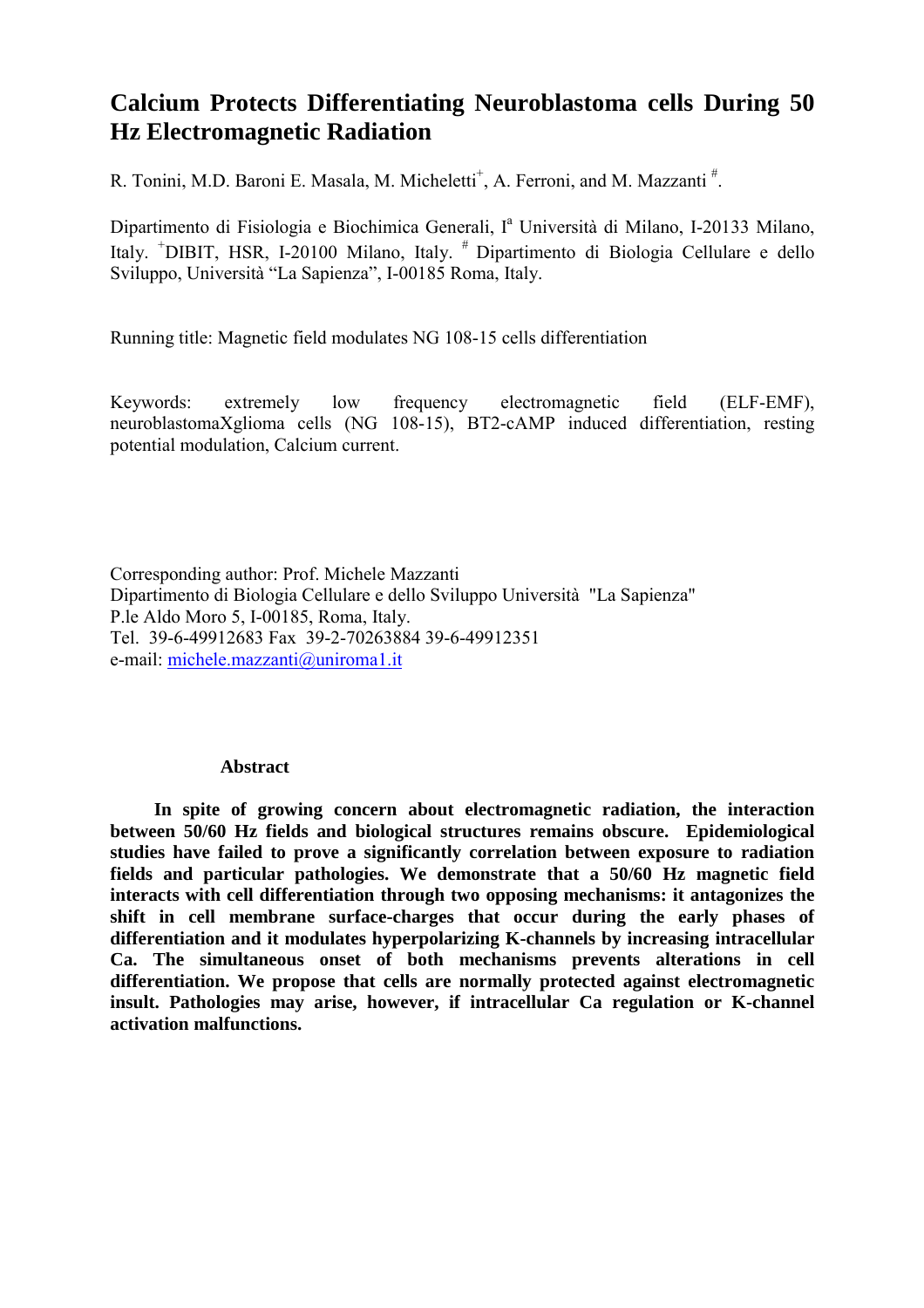### *Introduction*

There is growing concern about the increase in environmental pollution due to the emission of electromagnetic waves. The mechanism of interaction between extremely low frequency electromagnetic fields (ELF-EMF) and biological structures, if it exists, is still obscure. Epidemiological studies have failed to find a correlation in live subjects between the continuous presence of ELF-EMFs at different intensities and the appearance of any particular pathology (Reipert et al., 1997;Lacy-Hulbert et al., 1998) (Hatch et al., 1998;Day, 1999). However, several epidemiological studies have demonstrated increases in childhood leukemia and other related diseases in children from populations exposed to extremely low (50/60 Hz) frequency electromagnetic fields (Thomson et al., 1988)such as those produced by major power lines in the proximity of residential areas. However, none of these studies has found a significant correlation between the presence of ELF-EMFs and increases in pathological conditions. Likewise, not only do macroscopic analyses of cell survival using homogeneous primary cultures obtained from humans and animals show conflicting results, but investigations at subcellular level have also failed to explain the sporadic alterations observed after treatment with an ELF-EMF source (Reipert et al., 1997;Feychting et al., 1998). In general, if a detectable modification does exist it is not constant and always occurs following activation of a complex cell mechanism (Hojevik et al., 1995;Grynkiewicz et al., 1985;Eichwald and Walleczek, 1996). The most evident effects induced by magnetic waves are the mobilization of intracellular calcium and, occasionally, morphological changes, although cell signals, when present, are extremely variable (Liburdy et al., 1993;Karabakhtsian et al., 1994;Goodman et al., 1995;Barbier et al., 1996;Loscher and Liburdy, 1998).

Our study is based on the possibility that ELF-EMFs could interfere with dynamic cell conditions such as division, differentiation and membrane voltage fluctuation as well as changes in intracellular calcium concentrations. During our experiments we used field intensities of the same order of magnitude as those measured in the proximity of household appliances or electric power lines (source http://www.hsph.harvard.edu/Organizations Canprevent/emf.html).

 All our experiments, from cell culture to patch-clamp, were performed in the constant presence of a magnetic field. We were not expecting to find that exposure to magnetic fields produces drastic effects on cell physiology. Our aim was to reveal sudden alterations that, in most cases, could well be buffered by alternative cytosolic pathways without triggering degenerative damage to cells.

In the present study we show that ELF-EMFs interfere with the differentiation of NG108-15 neuroblastomaXglioma cells *in-vitro*. The differentiating agent, by acting on the surface charges, modulates the normal "depolarization-repolarization" response to growth factors. The resulting change in cell membrane potential represents the cell's commitment to differentiation (Arcangeli et al., 1987;Olivotto et al., 1996). The mechanism of interaction that we propose exists between electromagnetic fields and chemically-induced differentiation is based on two antagonistic cellular events. An ELF-EMF is able to prevent the shift in the surface charge potential and, thereby, hyperpolarization. However, it simultaneously stimulates an increase in intracellular calcium in a dose-dependent manner. By opening calcium-dependent potassium channels, the increase in cytoplasmic divalent ions, acts as a rescue agent in cell membrane hyperpolarization, re-establishing the cell's commitment to differentiation. In NG108-15 cells exposed to low intensity ELF-EMFs the two mechanisms appear separate, where the magnetic field continues to counteract hyperpolarization but intracellular calcium is not sufficiently raised. The simultaneous onset of the two mechanisms probably prevents major damage during cell differentiation. Problems with exposure to ELF-EMFs may be linked with pathological situations in the event of a malfunctioning of intracellular calcium control mechanisms.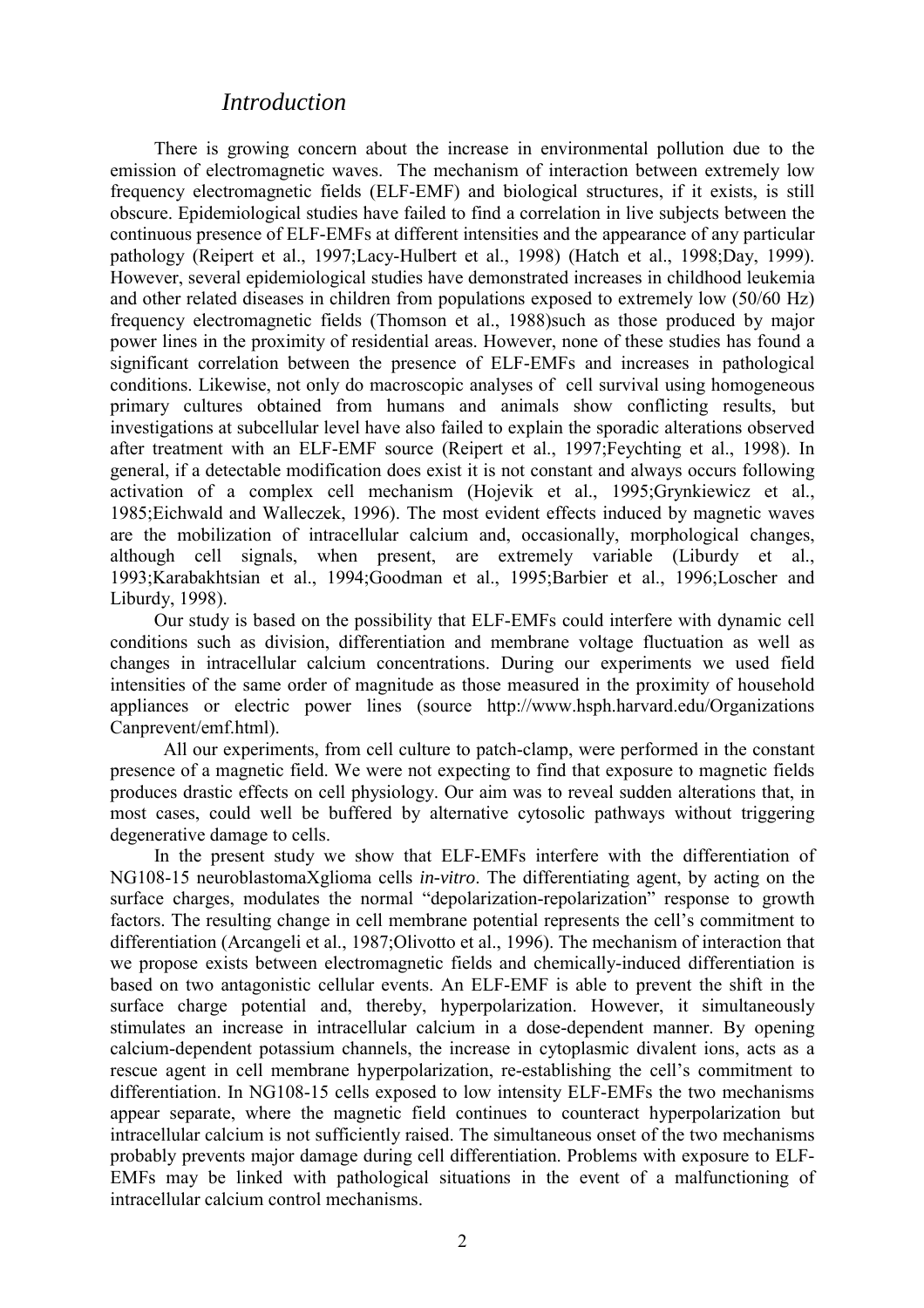### *Methods*

#### Cell cultures and FACS analysis

NeuroblastomaXglioma culture cells (NG108-15) were grown in DMEM-high glucose with 10% heat-inactivated fetal calf serum in a 5%  $CO<sub>2</sub>$  humidified atmosphere at 37°C (Seidman et al., 1996).

Flow cytometric analyses were performed on cell samples taken after 72 hours in the presence of BT2cAMP (96 hours of growth). Frequency histograms of PI-emitted fluorescence intensity (FL2-Height; proportional to the cell DNA content) were obtained from parallel and independent cultures at the indicated field intensities (6 cultures at 0 and 120  $\mu$ T; 5 cultures at 0 and 360 µT). Signals due to dead cells, cell aggregation and/or polyploidization contributed to about 10% of the recorded distributions and were discarded before calculating the cell frequencies in G1, S and G2/M.

#### Electromagnetic field exposure

A 50 Hz electromagnetic field was continuously provided inside the cell incubator using a Helmoltz device connected to a custom-made variable magnetic field generator. The field was measured at the beginning and end of each experiment. The maximum value of the induced electric field was negligible, about 0.45 mV/m. The cell incubation temperature was  $37 \pm 0.6$ °C throughout each experiment and was directly monitored. During patch-clamp whole-cell experiments the magnetic field was delivered by a single copper coil connected to a custom-made variable magnetic field generator placed around the petri dish containing the cells. The ELF-EMF was measured directly before and after each recording using an accurately calibrated custom-made detection device.

#### Electrophysiology and calcium measurement

Standard whole-cell and perforated-patch voltage- and current-clamp techniques were used. The bath solution (pH 7.32) contained (in mM): 133 NaCl, 4 KCl, 2 MgCl<sub>2</sub>, 2 CaCl<sub>2</sub>, 10 HEPES, 5 Glucose. The electrode solution (pH 7.32) for resting potential monitoring contained (in mM): 10 NaCl, 120 KAsp, 2 MgCl<sub>2</sub>, 4 CaCl<sub>2</sub>, 10 HEPES, 10 EGTA, Mg-ATP 3, Na<sub>2</sub>-GTP 0.2, and amphotericine for experiments in perforated-patch measurements. To record Ca current we used (in mM): 72 CholineCl,  $3$  KCl,  $1$  MgCl<sub>2</sub>,  $10$  CaCl<sub>2</sub>,  $10$  HEPES,  $50$ TEA-Cl, 10 4AP, 24 Glucose in the bath (pH 7.32) and 20 TEA-Cl, 120 CsAsp, 2 MgCl<sub>2</sub>, 10 HEPES, 10 EGTA, 4 Mg-ATP, 5 CP-Tris, 0.1 GTP-Tris and CPK 20 u/ml (pH 7.32) to fill the patch-pipette. BT2cAMP (*Sigma*, Milano, Italy), and other chemicals were added using a fast perfusion system. We used an Axon 200B patch-clamp amplifier (Axon Instruments, Novato, CA, USA) to record membrane voltage and current. Experimental traces were digitized (0.2 msec sampling rate) on a VCR (Panasonic, Milano, Italy). Data were analyzed on a PC computer after filtering at 1000 Hz using pClamp 7 programs (Axon Instruments, Novato, CA, USA). For electrophysiological measurements in the presence of an electromagnetic field, the experimental chamber was encircled with an isolated multispiral copper wire to calibrate each field intensity.

Ca was monitored with Indo-1 fluorescence as previously described (Grynkiewicz et al., 1985).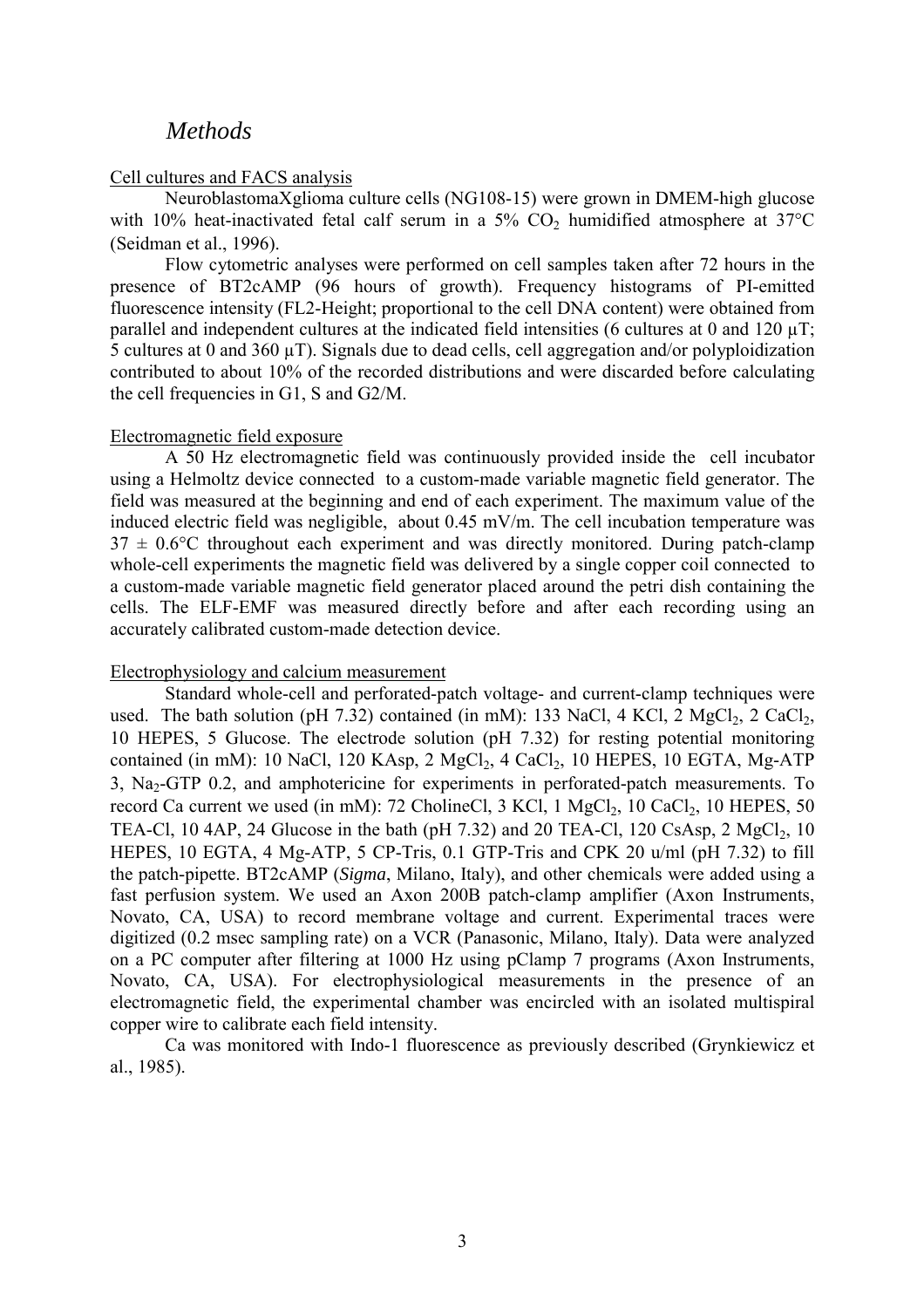### *Results*

The effects of different field intensities on the growth and differentiation of NG108-15 neuroblastomaXglioma cells are shown in Fig. 1. The cell proliferation rate is altered by the magnetic field only if the cells are chemically induced to differentiate using BT2cAMP. Cell growth inhibition by the differentiating agent was relieved by field strength of between 120 and 240 microTesla  $(\mu T)$ . In contrast, the behavior of cells is not statistically different from that of untreated controls at lower (60  $\mu$ T) or higher (360  $\mu$ T) field intensities (Fig. 1A). In particular, after 96 hours of growth, cell cultures subjected to a 120 or 240 µT field reached higher densities, of 20-30% more than the non-stimulated NG108-15 cells, whereas at 360  $\mu$ T there was no statistically significant variation in cell numbers. Undifferentiated cells showed the same growth rate and final cell density as control cells at every field intensity tested. Thus in our differentiating cell line some of the effects on proliferation of the interaction between the electromagnetic field and differentiation reached their maximum in a specific window of field intensities. To monitor the field effects on the cell cycle of NG108-15 cells we performed flow cytometric analysis of cell DNA content during the differentiation process (Fig. 1B). Three days after the addition of BT2cAMP (96 hrs of growth) most control cells (0  $\mu$ T) were found in the G1 phase (71  $\pm$  5 %; n = 6), whereas the S compartment was nearly empty. 29  $\pm$  0.7 % (n = 6) percent of cells showed a 2C DNA content, as part of the population was still dividing (see Fig.1A, left). In comparison, under a 120 µT 50Hz magnetic field a lower percentage of neuroblastoma cells was reproducibly found in the G1 phase (57  $\pm$  $4\%$ ; n = 6). The population showed a remarkable accumulation of cells in both the S and G2/M phases (13  $\pm$  1 and 30  $\pm$  3 % respectively; n = 6) (Fig 1 B). Notably, after 3 days BT2cAMP stimulated the growth of long, branched neurites, while these morphological changes were almost completely inhibited by exposure to a 120 µT field (Fig. 1 C). Furthermore, in these conditions the average size of the cell bodies in populations subjected to the 120 µT field was larger than in controls, as can be directly appreciated in Fig.1C and as indicated by a 15-30% increase in average FSC values (Fig. 1 B). Taken together with the increase in cell numbers, DNA content and cell morphology this observation further indicates that proliferation is not inhibited by the differentiating molecule. Significantly, cells exposed to 360 µT showed the same DNA/cell size profile as well as the same morphology as control cells (Fig.1B, right, and Fig.1C), fully confirming that the effects of the magnetic field are not proportional to the intensity but are confined to an intensity window. In conclusion, the differentiating effects elicited by BT2cAMP on NG108-15 cells can be inhibited by an electromagnetic field of between 120 and 240 µT. We obtained similar results using Retinoic Acid (RA) and DMSO as inducers of differentiation (Wanke et al., 1979) (Olivotto et al., 1996). Figure 2 shows cell growth curves obtained in the presence of 10 µM RA (Fig. 2 A) or 50 mM DMSO (Fig. 2 B) with or without the presence of a 120 µT EMF. In both cases the field has a similar effect on cell growth as that already described for BT2-cAMP and reported in Figure 1 A. To strengthen the hypothesis that magnetic fields interfere with the mechanism of differentiation by maintaining cells in a cycling state we repeated the experiment of cell growth in the presence of an EMF using a synchronized cell population. By following the growth rate of synchronized undifferentiated cells we were able to establish the time lapse between release from the synchronized procedure (arrow in Fig. 2 C) and the first cell division (Fig. 2C solid triangle). BT2-cAMP-stimulated cells remained almost unchanged during this interval (Fig. 2C solid circle). Cells in the presence of the differentiating agent and subjected to a 50 Hz 120 µT EMF showed similar behavior to undifferentiated cells (Fig. 2C solid square).

Most differentiating agents, whether polar or apolar (Wanke et al., 1979), are thought to interfere with growth factor-dependent pathways by acting on surface charges present on the cell membrane (Arcangeli et al., 1987;Olivotto et al., 1996). In undifferentiated NG108-15 cells membrane potential values  $(V_{rest})$  (Ferroni et al., 1996) show a multiple Gaussian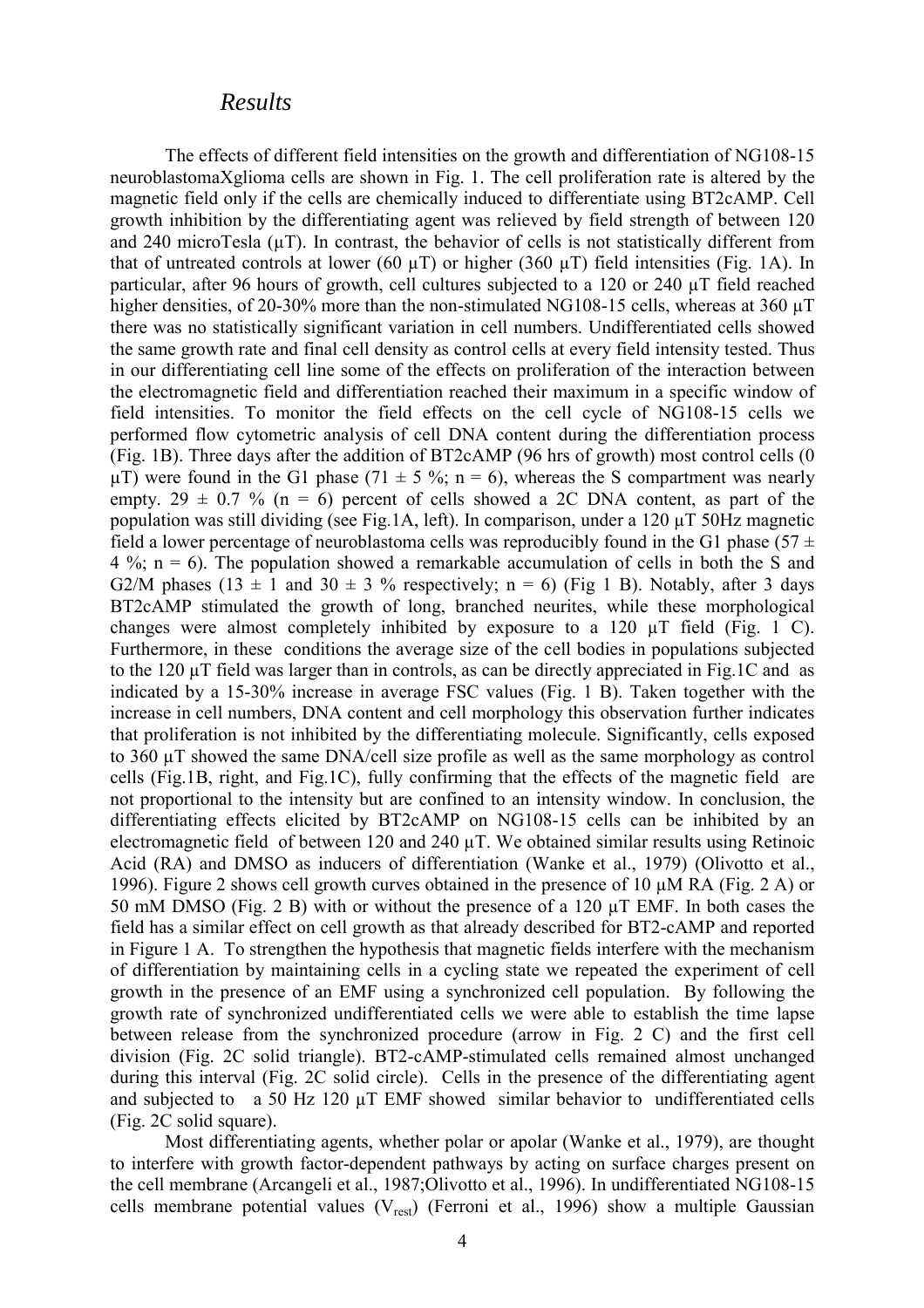distribution that identifies three main subgroups (Fig. 3 A), possibly related to different cellcycle phases (Binggeli and Weinstein, 1985;Dubois and Rouzaire-Dubois, 1993). On average  $(n = 183)$  the lowest potential recorded in cells cultured for 24 hours was about -50 mV. Acute application of the differentiating agent BT2cAMP induced membrane potential hyperpolarization in the cells with a more depolarized  $V_{rest}$ . RA and DMSO act in the same way (data not shown), according with the similarity between the results presented in Figure 1 A and Figure 2 A and B. These cells were driven to a membrane potential of –50 mV within 10-15 minutes (Fig. 3 B). Fig 3 C compares the averages of 16 experiments in which 8 cells (solid circles), in addition to stimulation with BT2cAMP (open circle), were exposed to 1 mM TEA and 100 mM Apamin to block Ca-activated K-channels  $(K_{Ca})$ . The plot shows the rate of  $V_{rest}$  over the initial membrane potential value ( $V_{rest-1}$ ) during 13 minutes of continuous recording. On average hyperpolarization was fully abolished by the application of  $K_{Ca}$ blockers, suggesting a mobilization of intracellular calcium due to the action of the differentiating agent. Voltage-gated Ca channels did not appear to be directly related to this phenomenon, since the application of 1 mM cadmium and 1 mM nickel was not able to prevent BT2-cAMP-induced hyperpolarization (data not shown).

The change in the membrane resting potential due to BT2-cAMP can be correlated with the initial events that occur during commitment to differentiation (Binggeli and Weinstein, 1985;Arcangeli et al., 1993). Since a 120 µT field is able to prevent BT2-cAMPinduced differentiation, we investigated whether an ELF-EMF field might act primarily by affecting  $V_{rest}$  hyperpolarization. Figure 4 A shows how, following BT2cAMP application (open square), cell hyperpolarization is completely abolished by the constant presence of an ELF-EMF at 120 µT intensity (Fig.4 A, filled square). In Fig. 4 B the average results obtained in 14 cells (7 control, solid circles, versus 7 ELF-EMF-treated cells, open circles) are shown. In all cases the 120µT field suppressed the hyperpolarizing effects of BT2cAMP.

The question arises about the possibility that the prevention of BT2-cAMP hyperpolarization by an EMF is mediated by an opposite action on the surface charges. We therefore performed experiments to test the influence of adding to the external milieu two ions that are known to act, *inter alia* , on the surface charges of the cell membrane (Kajimoto and Kirpekar, 1972;Zipes and Mendez, 1973;Dorrscheidt-Kafer, 1981;Sanguinetti and Jurkiewicz, 1990). Figure 5 shows the changes induced by 10  $\mu$ M La<sup>+++</sup> (Fig. 5 A) and Mn<sup>++</sup> (Fig. 5 B) in the membrane resting potential of NG108-15 cells and the consequent action of 120 and 240  $\mu$ T 50 Hz EMFs. Both La<sup>+++</sup> and Mn<sup>++</sup> -induced depolarization was enhanced by increasing the strength of the field. However, the present results were inconsistent and repeatable only in 50% of the experiments (7 out of 14 trials). In the others, the action of the di- and trivalent ions either produced no effect  $(n = 4)$ , or induced slight hyperpolarization (n  $= 2$ ) or 70 mV depolarization (n = 1). For our experiments we then used the 50% of cells in which BT2-cAMP and  $La^{+++}$  independently and reproducibly provoked a change in  $V_{rest}$ . In the sequence of Fig. 5 C we show the hyperpolarizing effect of BT2-cAMP, the null combined action of BT2-cAMP and a 120  $\mu$ T ELF-EMF, the depolarizing effect of 10  $\mu$ M  $La<sup>+++</sup>$ , followed by the enhanced action of an EMF. The simultaneous presence of the differentiating agent and the trivalent cation did not change the cell membrane potential. In the latter conditions the application of a 120  $\mu$ T magnetic field caused slight depolarization. The time interval between different stimulation procedures was 10 minutes in each experiment presented in Fig. 5.

In contrast to a 120 µT ELF-EMF, the application of a 360 µT field did not alter the hyperpolarization induced by the differentiating molecule. This result is in agreement with the data obtained on growth curve experiments (Fig. 1). In the example of Fig. 6 A we show that the hyperpolarization induced by the contemporary presence of BT2-cAMP and a 360 µT field (open squares) can be eliminated by 1 mM TEA and 100 mM Apamin (filled squares), confirming the involvement of  $K_{Ca}$  in the modification of the membrane potential.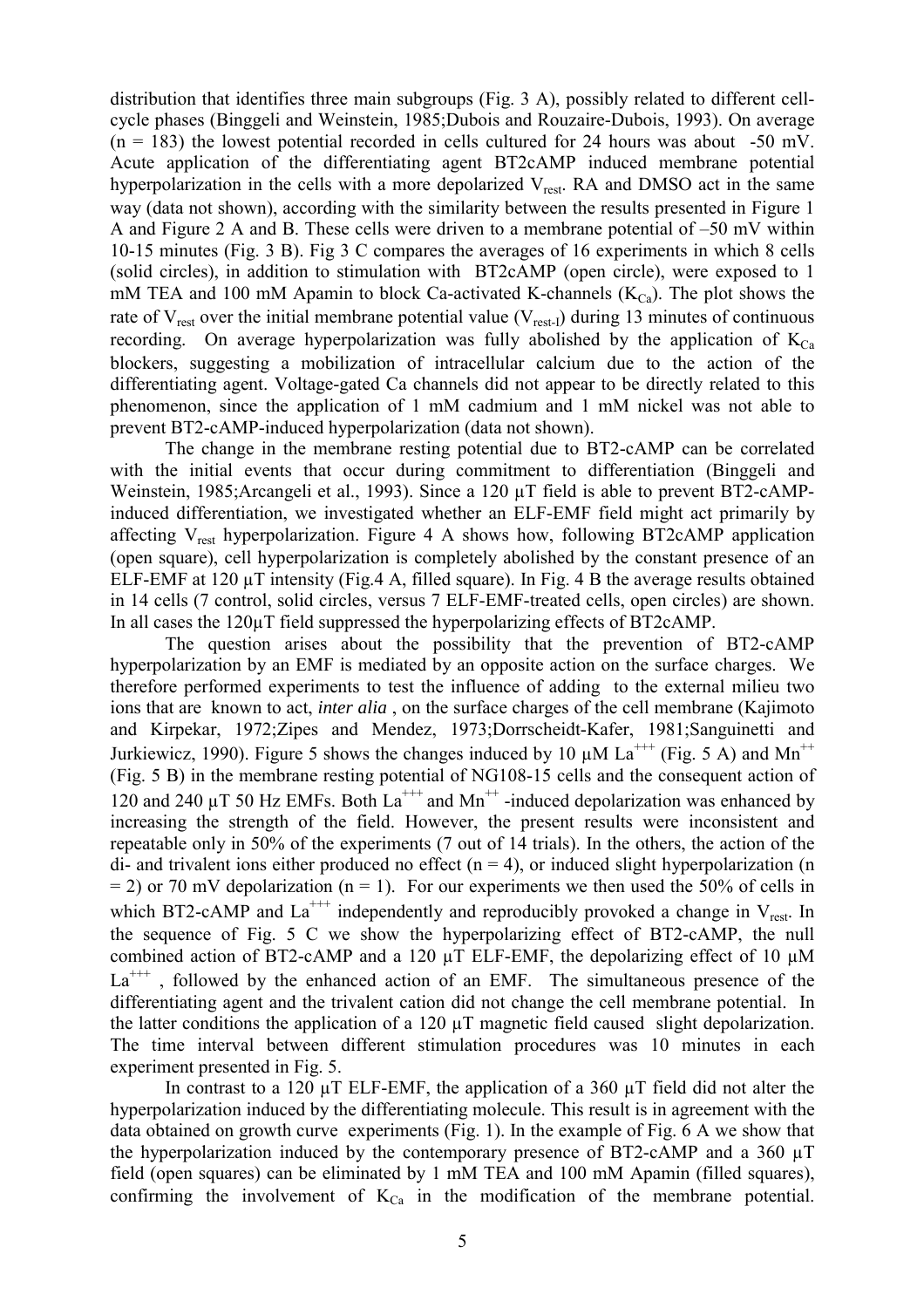Significantly , a 360 µT ELF-EMF by itself (Fig. 6 B, open circles) was able to reproduce the hyperpolarization due to the differentiating agent (solid circle). However, although the final target is the same, namely the  $K_{ca}$  current, the mechanism of intracellular calcium mobilization promoted by a 360  $\mu$ T 50 Hz field appears to be different. In particular, 10 mM Nifedipine (Fig. 6 C, solid squares) prevents the hyperpolarization due to a 360 µT ELF-EMF (Fig. 6 C, open circles), contrary to what we observed in the case of BT2-cAMP-induced hyperpolarization, as previously stated. 1 mM nickel and 1 mM cadmium, or total removal of extracellular calcium also impaired hyperpolarization at a field intensity of 360 µT (data not shown). In Fig. 6 D we report experimental averages in the different conditions (BT2-cAMP stimulation n = 7: open circles; 360  $\mu$ T ELF-EMF n = 8: open squares; 360  $\mu$ T ELF-EMF, Nifedipine block  $n = 12$ : solid squares). To provide further support for the hypothesis of a calcium ion-mediated effect during electromagnetic field exposure, we constructed growth curves of NG108-15 cells in the presence of an EMF and low external calcium (Fig. 7). In this case the difference in cell growth observed in the experiments of Fig 1 B is present not only at intensities of 120 (Fig. 7 A) and 240 µT (Fig. 7 B) ELF-EMFs, but also at 360 µT (Fig. 7 C). Figure 7 D depicts the comparison between cells cultured in the constant presence of a magnetic field with 1.8 (gray bars) and 0.1 (black bars) mM external calcium ( $n = 6$ ).

The results reported in Figures 6 and 7 together with previous studies (Goodman et al., 1995) argue in favor of an interaction between magnetic fields and the mechanisms that regulate intracellular calcium mobilization. Measurement of the intracellular calcium signal by Indo-1 fluorescence during ELF-EMF irradiation (Grynkiewicz et al., 1985) could furnish direct evidence of the dynamics of the divalent ions under the influence of magnetic fields. Intracellular Ca concentration rose modestly if a 120  $\mu$ T magnetic field was applied (Fig. 8 A,  $n = 18$ ). The increase was much greater under a 360  $\mu$ T field (n = 4). When we changed the intensity of the field applied to a single cell (Fig. 8 B) the increase in intracellular calcium was 3 times greater at 360 μT than at 120 μT.

We investigated the possibility that BT2cAMP and a 120  $\mu$ T 50 Hz magnetic field could interact antagonistically during the differentiating process by affecting the membrane surface charges. To this end we monitored the activation properties of the low-threshold Ca current (Becchetti et al., 1992) in undifferentiated NG108-15 cells challenged by BT2cAMP and/or an electromagnetic field. In the example in Fig. 9 A, currents were recorded with or without a voltage step (from  $-50$  to  $+10$  mV) during continuous cell exposure to a 120  $\mu$ T field. Ca current was obtained by subtracting the trace in the absence of the voltage challenge (bottom). This procedure was used to construct the activation curve of a low-threshold Ca current in the presence of a 120  $\mu$ T field (Fig. 9 B). The comparison with control cells (n = 7) and cells treated with BT2cAMP  $(n = 5)$  showed that the magnetic field and the differentiating agent had opposing effects, shifting the activation curves respectively to more positive or negative potentials (top). This was confirmed in cells simultaneously exposed to BT2cAMP and a 120  $\mu$ T field in which the shifts were not observed (n = 4) (bottom). The effect of an ELF-EMF on surface charges is proportional to the field intensity. Fig 9 C shows that the shift of an L-type Ca-current activation curve towards a more negative potential averages  $4 \pm at 120$ ,  $5.6 \pm at 240$  and  $7.4 \pm at 360$  µT.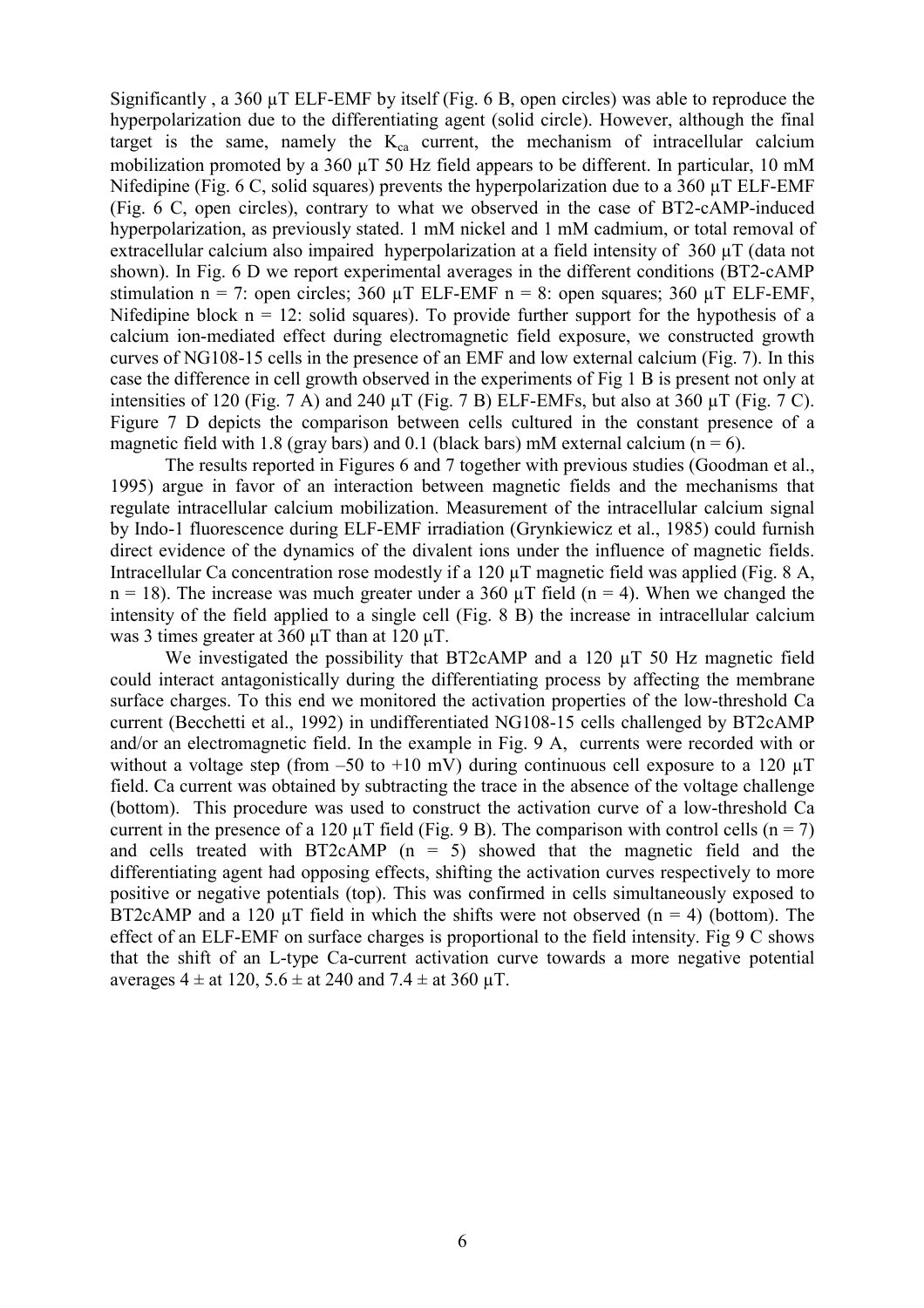### *Discussion*

In spite of growing concern about electromagnetic radiation, the physical mechanisms of interactions between 50/60 Hz fields and biological structures remain obscure. So far biophysical models can provide only indications of the mechanisms underlying the reported field effects (e.g local field effect at the cell membrane, including interference with the surface charges of the plasmalemma or with ligand-receptor binding) (Walleczek, 1992). Most investigations have been carried out on immune system cells since epidemiological studies have shown a correlation between exposure to ELF-EMFs and childhood leukemias (Lacy-Hulbert et al., 1995). These studies indicated the Ca signal as a plausible candidate for the mediation of ELF-EMF effects on cell processes. However the action of magnetic fields on Ca regulation at the molecular level is still poorly understood. Many reports have demonstrated that ELF-EMFs do not affect the extent of Ca release from intracellular stores, but increase Ca influx through the plasma membrane (Karabakhtsian et al., 1994;Liburdy, 1992;Fanelli et al., 1999).

In this paper we have tried to accumulate data to support the hypothesis that extremely low electromagnetic fields act primarily on the surface charges of the cell membrane. Our results show that ELF-EMFs: (i) disturb the action of several differentiating agents (Fig. 2); (ii) enhance the interaction of  $La^{++}$  and  $Mn^{++}$  with the cell membrane (Fig. 5); (iii) modify intracellular Ca and Ca-related mechanisms in a dose-dependent way (Fig. 9). A magnetic field of 50 Hz, which approximates the magnitudes measured in the proximity of household appliances or electric power lines (source http://www. hsph.harvard.edu /Organizations /Canprevent/emf.html ), is probably not sufficient to trigger primary cell functions directly. We think it more probable that, by acting on cell membrane surface charges the magnetic field acts as a destabilizing agent of complex protein-to-protein interactions that occur, for example, during the cell differentiation process, although at present we have no reason to believe that this is the only mechanism through which ELF-EMFs may interact with biological material. A direct action on single proteins and/or the activation of ion transporters could reasonably take place. Alternatively, magnetic fields could have an as yet unidentified effect on water molecules. Regardless of the mechanisms involved, the final conclusion of our work is that a repeatable and consistent interaction between ELF-EMFs and some biological functions does exist.

The results we obtained concerning the opposite effects on Ca current activationcurves promoted by an ELF-EMF and by the differentiating agent (Fig. 9), together with the data obtained using  $La^{++}$  and  $Mn^{++}$  (Fig. 5), could be a sufficient indication that the field interacts with the surface charges on the plasma membrane. Our conclusion is supported by the study of Arcangeli and colleagues (Arcangeli et al., 1993) showing the modulation of surface charges by different classes of differentiating agents. In order to demonstrate the hypothesis of an interaction between surface charges and ELF-EMFs, we directed our attention to the effects that changes in the surface potential may have on Ca-dependent processes. We therefore attempted to understand which Ca permeation pathway was directly involved. Specifically, we considered the role of voltage-gated calcium channels in the calcium protection of cell differentiation during exposure to an ELF-EMF. The model we suggest to explain the effect of a low magnetic field on induced differentiation of the NG108- 15 cell line is the following: (i) growth factors contained in fetal calf serum are able to promote depolarization-repolarization of membrane potentials fundamental for progression of the cell-cycle (Arcangeli et al., 1987); (ii) a coupling between growth factor receptors and various effector proteins allow regulation of the Ca influx through an undetermined molecular pathway. As a consequence of Ca influx, the  $K_{Ca}$  opens, leading to cell hyperpolarization. When cytoplasmic buffers lower intracellular calcium, the  $K_{Ca}$  closes and the cell again depolarizes (Conley E.C., 96 A.D.); (iii) differentiating agents slow down the depolarization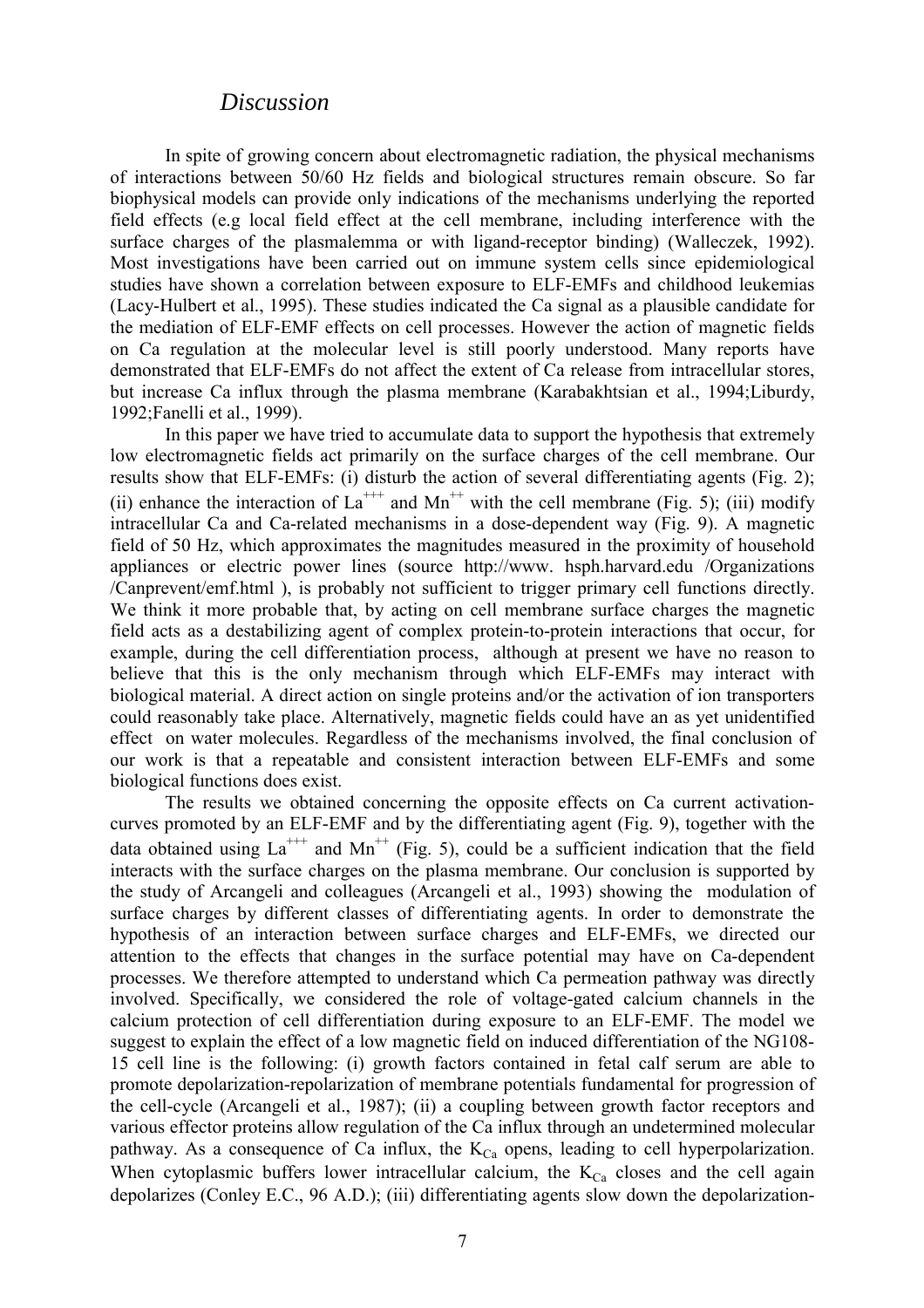repolarization process of membrane potentials adsorbing at the charged surface. The inducer first affects the Ca influx, which then activates the  $K_{Ca}$  (Arcangeli et al., 1987;Conley E.C., 96 A.D.).

Membrane potential measurements, obtained in the constant presence of complete culture medium, showed hyperpolarization during acute application of 5 mM BT2-cAMP (Fig. 3 B). The effect was detectable in a cell subpopulation with membrane resting potential more depolarized than  $-50$  mV. In particular the cell population with a membrane resting potential of –30 mV is likely to be in a specific cell-cycle phase and can be identified using the "inducible" cells reported in the paper by Arcangeli et al. 1987. It has been previously suggested that chronic hyperpolarization of the membrane potential might actually inhibit progression through cell cycle (Binggeli and Weinstein, 1985). In our experiments we show that the acute application of Bt-cAMP results in a sustained hyperpolarization, as large as cells are depolarized. In the presence of Bt2-cAMP the resting membrane potential is held at value close to –50 mV, possibly impairing all the cell cycle process that would respond only to a change in membrane potential (Binggeli and Weinstein, 1985). Base on this view, the ultimate effects of Bt2-cAMP on cell replication would therefore take at last a period of time close to the Td (duplication time) to be manifested.

This idea is supported by our experiment on synchronized cells (Fig. 2). Growth curves split between EMF stimulated cells and controls occurred in the time lapse of the first cell division. Apamine / TEA, prevented the hyperpolarization (Fig. 3 C), in agreement with the role of the  $K_{C_a}$  in a depolarization- repolarization process modulated by the differentiating agent (Conley E.C., 96 A.D.). Experiments reported in our study show that neither nickel /cadmium or Nifedipine prevented the hyperpolarization induced by BT2-cAMP. In Fig.9 we show that BT2-cAMP shifts the activation curve of low-threshold Ca current to more positive potentials (+10 mV) in agreement with its effect on surface charges (Arcangeli et al., 1993). This result indicates that at  $-30$  mV, the mean resting potential of a BT2-cAMP-responsive cell population, the current carried by the voltage-gated calcium channel is reduced in the presence of BT2-cAMP, and voltage-dependent calcium currents can therefore not account for activation of the  $K_{Ca}$ .

This last consideration suggests that in our system BT2-cAMP interferes with the surface potential, and indirectly increases  $K_{Ca}$  activity, modulating the Ca influx not through voltage-gated calcium channels. It was previously stated that extracellular calcium mediated the depolarization-repolarization process rather than the release of calcium from the stores (Arcangeli et al., 1987). In this case, the shift in the activation curve of L-type calcium channels promoted by BT2-cAMP is only an indirect effect of changes in the surface charges with no relevance for the mechanisms underlying BT2-cAMP-induced hyperpolarization.

120 µT ELF-EMF completely prevents BT2-cAMP-induced hyperpolarization (Fig.4). The magnetic field appears to cause a shift in the surface potential in the opposite direction to that caused by BT2-cAMP. In the experiment in Fig. 5 C we produce direct evidence supporting this behavior. The contemporary presence of  $La^{++}$  and BT2-cAMP completely abolish the change in membrane potential. Furthermore, the effect of ELF-EMF, applied in these experimental conditions, promoted a slight depolarization (Fig. 5 Ce ), increasing the effect of  $La^{+++}$ . Further experimental evidence, probably of greater physiological significance, was obtained using L-type calcium currents as voltage sensors of surface potential. Since the shift in the activation curves promoted by BT2-cAMP is not directly related to hyperpolarization, the primary effect of a 120 µT ELF-EMF may counteract the adsorption of BT2-cAMP to the surface charges. A 360 µT ELF-EMF, in contrast, was able to hyperpolarize the cell both in the presence and in the absence of the differentiating agent (Fig. 6 B). Hyperpolarization was prevented by Apamine/TEA (Fig. 6 A) as well as by Nifedipine (Fig 6 C) or by Nickel /Cadmium (data not shown). This is the major factor indicating that, in the presence of a 360 µT ELF-EMF, the magnitude of the shift in the surface potential is able to increase the amount of the Ca current through L-type channels. The increment is likely to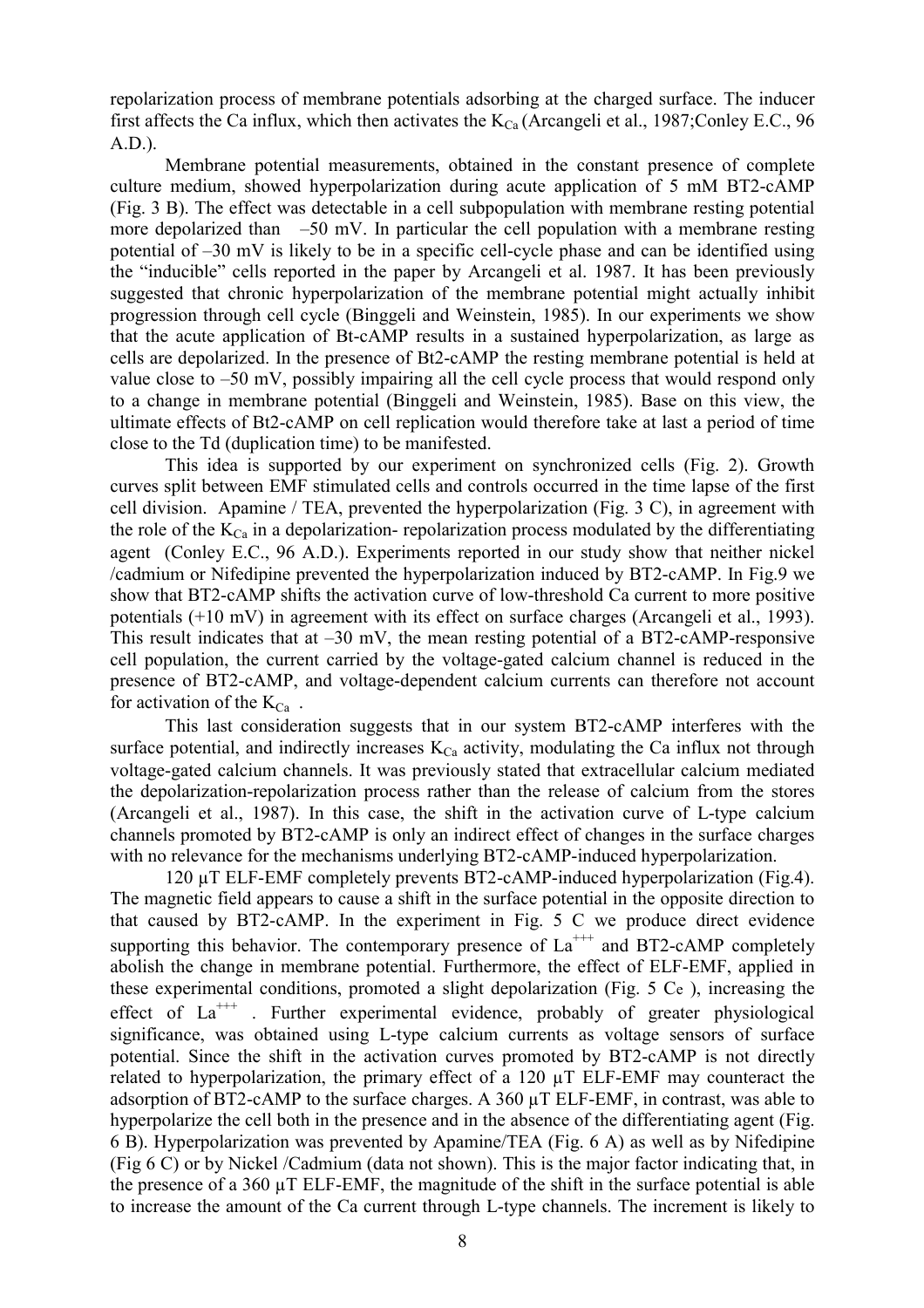be sufficient to activate  $K_{Ca}$ , independently of the mechanisms that couple growth factor receptors and Ca influx. We were able to separate the calcium influx dependent on growth factor stimulation and the calcium permeating through L-type channels because in undifferentiated NG108-15 cells the density voltage-dependent calcium current is very low (Lukyanetz, 1998). Although 120 µT ELF-EMF shifts the activation of the calcium current, the current density is too low to activate  $K_{Ca}$  independently of BT2-cAMP. At 360  $\mu$ T, this shift is grater and an additional mechanism is therefore turned on, antagonizing the primary effect on differentiation due to ELF-EMF interaction with surface charges.

In conclusion, we can say that the L-type voltage gated calcium channel primarily mediates the protection by Ca of differentiating neuroblastoma cells from EMF insults.

Our initial hypothesis was that the magnetic field could interfere with cell division, differentiation, and membrane voltage fluctuations, possibly by altering intracellular Ca concentration.

In our study we demonstrate that a 50/60 Hz magnetic field interacts with cell differentiation through two opposing mechanisms. ELF-EMF is able to prevent the shift in surface charges potential promoted by differentiating agents. Simultaneously, it stimulates the increase in intracellular calcium in a dose-dependent manner. The increase in cytoplasmic divalent ions, by opening the  $K_{Ca}$ , acts as a rescue agent reestablishing cell's commitment to differentiation. The peculiarity of NG108-15 cells (Lukyanetz, 1998) offered the possibility to dissect these two opposing mechanisms. The simultaneous onset of both mechanisms prevents alterations in differentiation. We propose that cells are normally protect against electromagnetic insult. The scenario just described might be very different in cells with an efficient Ca permeability system (Brown and Higashida, 1988a;Brown and Higashida, 1988b) In these cases, the onset of Ca-dependent hyperpolarization induced by the magnetic field would be expected to be more efficient and the above mechanisms difficult to dissociate. The inhibition of differentiation exerted at particular field intensities could be compensated by the ability to mobilize Ca ions. On this basis, Ca signaling may be seen as an agent protecting against damages produced by exposure to electromagnetic fields. In the presence of even silent alterations in mechanisms acting on intracellular Ca or  $K_{\text{Ca}}$  channels, chronic exposure to magnetic fields might induce pathological conditions. These considerations may help to explain the contrasting results obtained in epidemiological studies, in which no significant correlation between electromagnetic exposure and pathological insurgency could be found (Reipert et al., 1997;Lacy-Hulbert et al., 1998;Hatch et al., 1998;Day, 1999).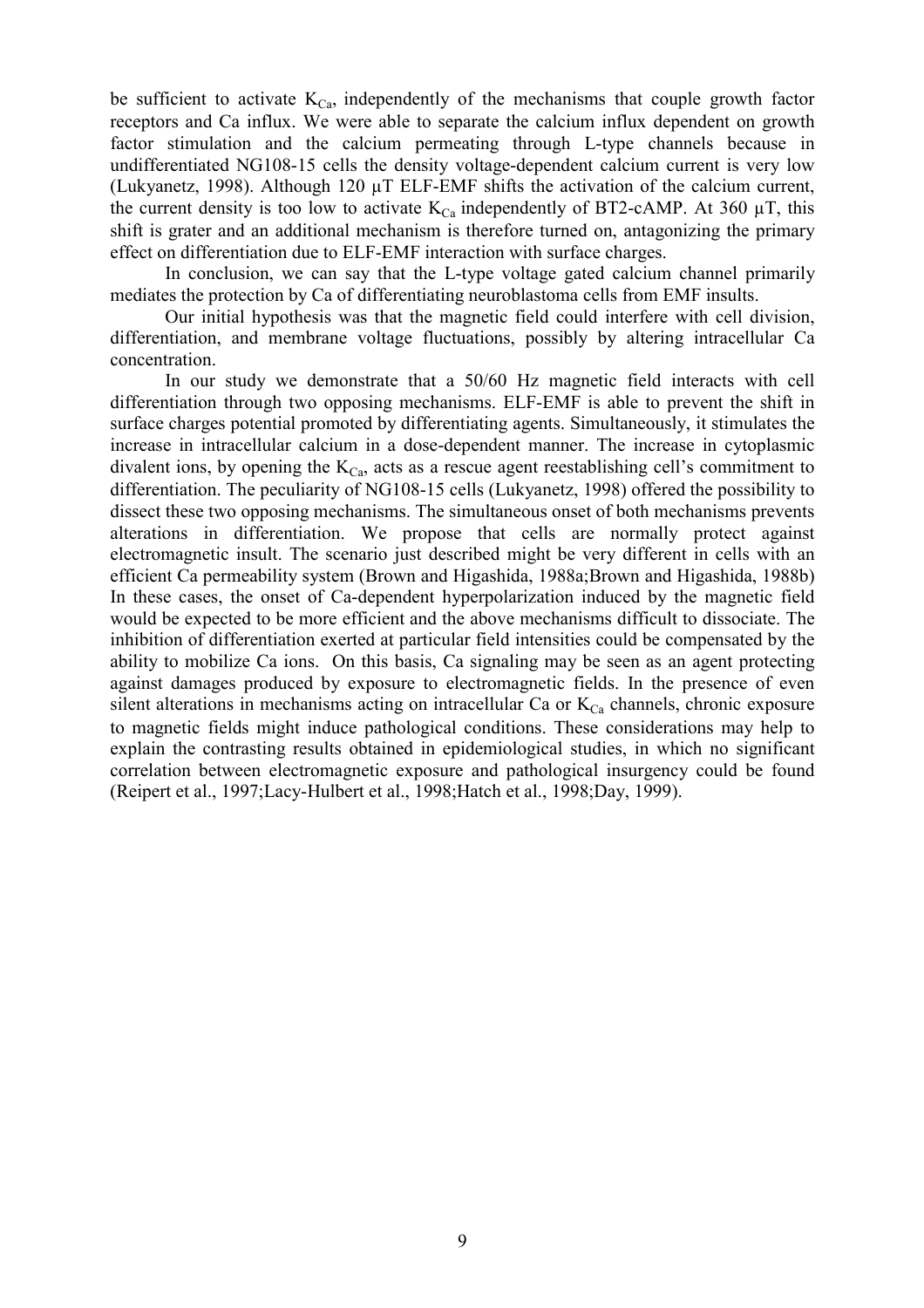### *Figure legends*

Figure 1. Effects of a 50 Hz electromagnetic field on a differentiating neuroblastoma cell line. A. Growth curves of NG108-15 cells in the absence (dotted line) and presence (continuous line) of a 120 µT field (cell plated at *time = 0*). Cells were undifferentiated (left) or supplied with 1 mM BT2cAMP (right) after 24 hours (arrow). Right part: relative increase in cell numbers after 96 hours in BT2cAMP-treated populations. The ratio between the cell numbers reached by cultures at the indicated field intensities and that observed at 0  $\mu$ T is reported (n = 25). B. Distribution of Cell DNA content in differentiating cells exposed to different intensity fields. Flow cytometric analyses were performed on cell samples taken after 72 hours in the presence of BT2cAMP (96 hours of growth). Frequency histograms of PI-emitted fluorescence intensity (FL2-Height; proportional to the cell DNA content) were obtained from parallel and independent cultures at the indicated field intensities (6 cultures at 0 and 120  $\mu$ T; 5 cultures at 0 and 360 µT). Signals due to dead cells, cell aggregation and/or polyploidization contributed to about 10% of the recorded distributions and were discarded before calculating the cell frequencies in G1, S and G2/M (see text). Two representative examples are also shown as density plots between FL2-Height and the intensity of Forward Light Scatter (FSC-Height; proportional to cell size). A warmer color indicates more events and and a cooler color fewer events. C. Phase contrast pictures of differentiating NG108-15 cells exposed to different intensities  $(0, 120 \text{ and } 360 \text{ µ})$  of electromagnetic field and supplied with BT2cAMP for 72 hours.

Figure 2. A and B: growth curve of NG108-15 cells obtained in the presence of 10  $\mu$ M RA (Fig. 2 A) or 50 mM DMSO (Fig. 2 B) with or without the presence of a 120 µT EMF. C: cell growth in the presence of an EMF using a synchronized cell population. Undifferentiated cells were used to establish the time of the first duplicating/duplication? cycle after release from the synchronized procedure (▲solid line). BT2-cAMP-stimulated cells did not change in number during this interval (■broken line). Cells to which the differentiating agent was added and a 50 Hz  $\frac{120 \text{ }\mu\text{T}}{20 \text{ }\mu\text{T}}$  EMF delivered show similar behavior to undifferentiated cells ( $\bullet$ dotted line).

Figure 3. Effects of BT2cAMP and a magnetic field on the resting potential of undifferentiated NG108-15 cells. A. Distribution of cell membrane potential values after 24 hours in culture  $(n = 183)$ . Gaussian fitting identifies three main subgroups. B. Membrane potential changes induced by 5 mM BT2cAMP (supplied at time zero) in the three subgroups. Potentials were monitored during whole-cell current-clamp experiments for 20 minutes ( $n =$ 28). The serial resistance value was systematically controlled. C. Averages from experiments in the presence of 5 mM BT2cAMP  $(O)$  and during the simultaneous application of 5 mM BT2cAMP and 5 mM Apamine and 1 mM TEA  $(\bullet)$  plotted as the ratio between the resting potential at any recorded time  $(V_{rest})$  and the initial resting potential  $(V_{rest-i})$ .

Figure 4. Effects of a 120 µT ELF-EMF on BT2-cAMP-induced hyperpolarization. A. Membrane voltage recording performed on a single cell initially showing a –30 mV resting potential in the presence (O) or not ( $\bullet$ ) of a 120  $\mu$ T electromagnetic field. B. Average results obtained with more cells exposed  $(O)$  or not  $(O)$  to the field as the ratio between the resting potential at any recorded time  $(V_{rest})$  and the initial resting potential  $(V_{rest-i})$ . Recording was made by whole-cell ( $n = 3$ ) or perforated-patch experiments ( $n = 2$ ).

Figure 5. Effects of  $La^{++}$  and  $Mn^{++}$  on cell membrane potential. The figure depicts the changes induced by 10  $\mu$ M La<sup>+++</sup> (Fig. 4 A) and Mn<sup>++</sup> (Fig. 4 B) in the membrane resting potential of NG108-15 cells and the increment in depolarization caused by 120 and 240 uT 50 Hz EMFs. Fig. 4 C shows a sequence of: hyperpolarizing effect of BT2-cAMP, null action of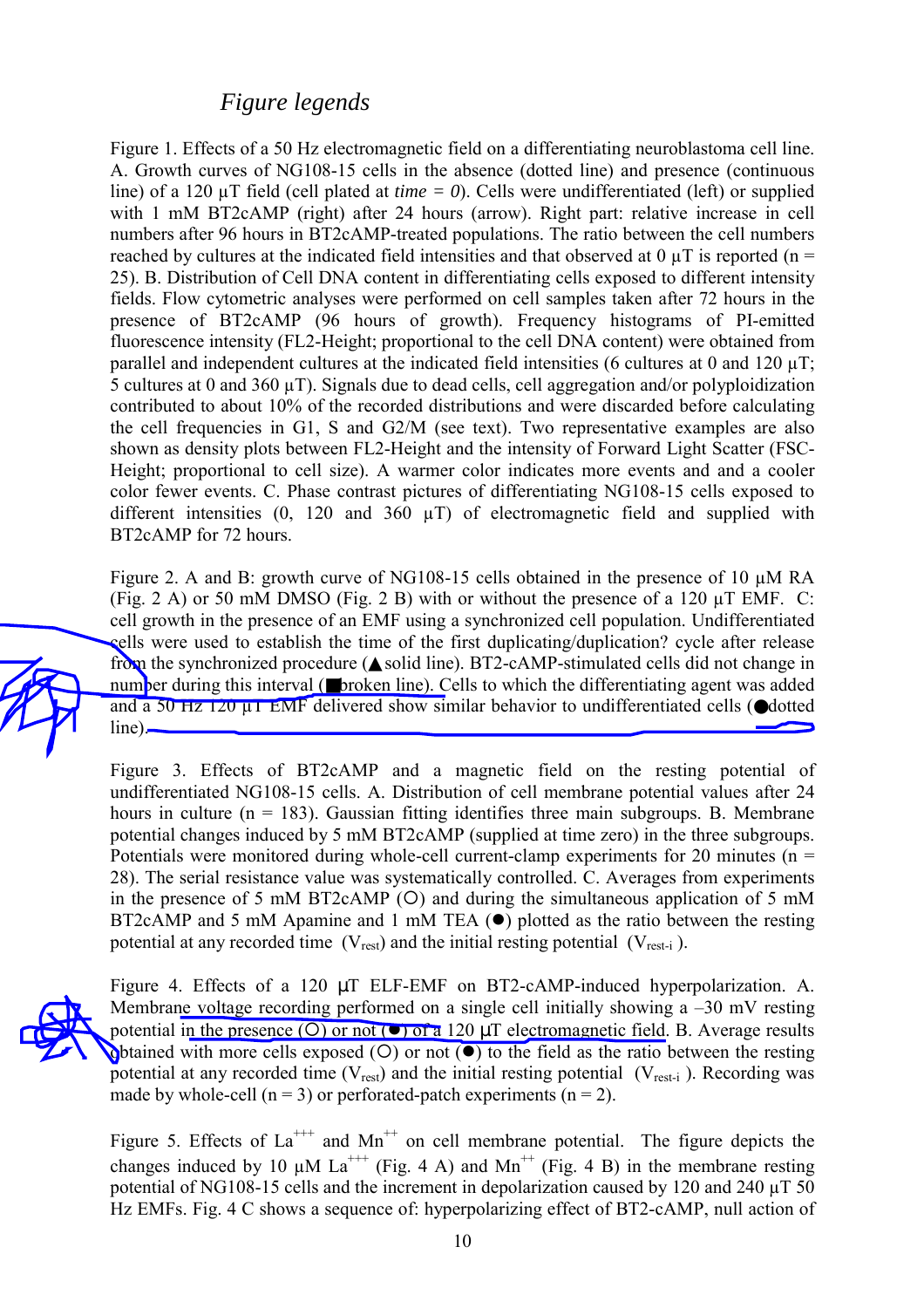BT2-cAMP when a 120  $\mu$ T ELF-EMF is simultaneously present, depolarizing effect of 10  $\mu$ M La<sup>+++</sup>, enhanced action of EMF, no changes in the membrane potential during the simultaneous presence of BT2-cAMP and  $La^{++}$  and slight depolarization caused by a 120  $\mu$ T ELF-EMF applied in the latter conditions.

Figure 6. Effect of a 360 µT ELF-EMF on undifferentiated NG108-15 cells. A. Single-cell measurements in the simultaneous presence of 5 mM BT2-cAMP and a 360 µT magnetic field with  $(\blacksquare)$  or without  $(\square)$  the addition of 5 mM Apamine and 1 mM TEA in the bath solution. B. Comparison between the cell membrane hyperpolarization induced by 5 mM BT2-cAMP ( $\bullet$ ) and by a 360 µT ELF-EMF (O). C. 10 µM Nifedipine ( $\blacksquare$ ) completely prevents the hypepolarization produced by exposure of the cell to a  $360 \mu T$  ELF-EMF (O). D. Relative membrane potential changes.  $0 \mu T$  ( $O$ ,  $n = 7$ ), 360  $\mu T$  ( $\Box$ , n=8) or 360  $\mu T$  field + Apamine + TEA ( $\blacksquare$ , n = 12).

Figure 7. Growth curves of NG108-15 cells in the presence of an EMF and low external calcium. The difference in cell growth between cells exposed to a magnetic field and controls is always present : at  $120 \mu T$  (Fig. 7 A), at  $240 \mu T$  (Fig. 7 B) and at  $360 \mu T$  (Fig. 7 C). Figure 7 D depicts the comparison between cells cultured in the constant presence of a magnetic field with 1.8 (gray bars) and 0.1 (black bars) mM external calcium ( $n = 6$ ).

Figure 8. Effect of an electromagnetic field on intracellular calcium. A. Intracellular calcium in a single cell subjected to a 120 µT field intensity. B. Intracellular calcium increased in a single cell sequentially exposed to 0, 120, 360 and again 0  $\mu$ T intensity fields; data were fitted by linear regression for each interval at the specific field intensity.

Figure 9. Low-threshold Ca current in cells challenged by an electromagnetic field and BT2cAMP. A. Example of whole-cell Ca current recordings during continuous exposure of cells to a 120 µT field (bottom). Current traces were obtained by digital subtraction after (top, thin line) and before (top, thick line) the application of a voltage step (from holding potential of  $-50$  to  $+10$  mV). B. The top panel depicts activation curves of low-threshold Ca current obtained in control cells (n = 7) ( $\bullet$ ), after perfusion with 5 mM BT2cAMP (n = 5) ( $\blacktriangle$ ) and in the presence of a 120  $\mu$ T field (n = 5) ( $\blacksquare$ ) (in this case using the method described in *a*). The lower panel shows low-threshold Ca current activation curves in control conditions (●) and during the simultaneous presence of a 120 $\mu$ T electromagnetic field and 5 mM BT2cAMP (n = 4) (#). C. Results of 5 experiments in which the activation-curve negative shift was calculated and plotted as a function of the increasing electromagnetic field delivered.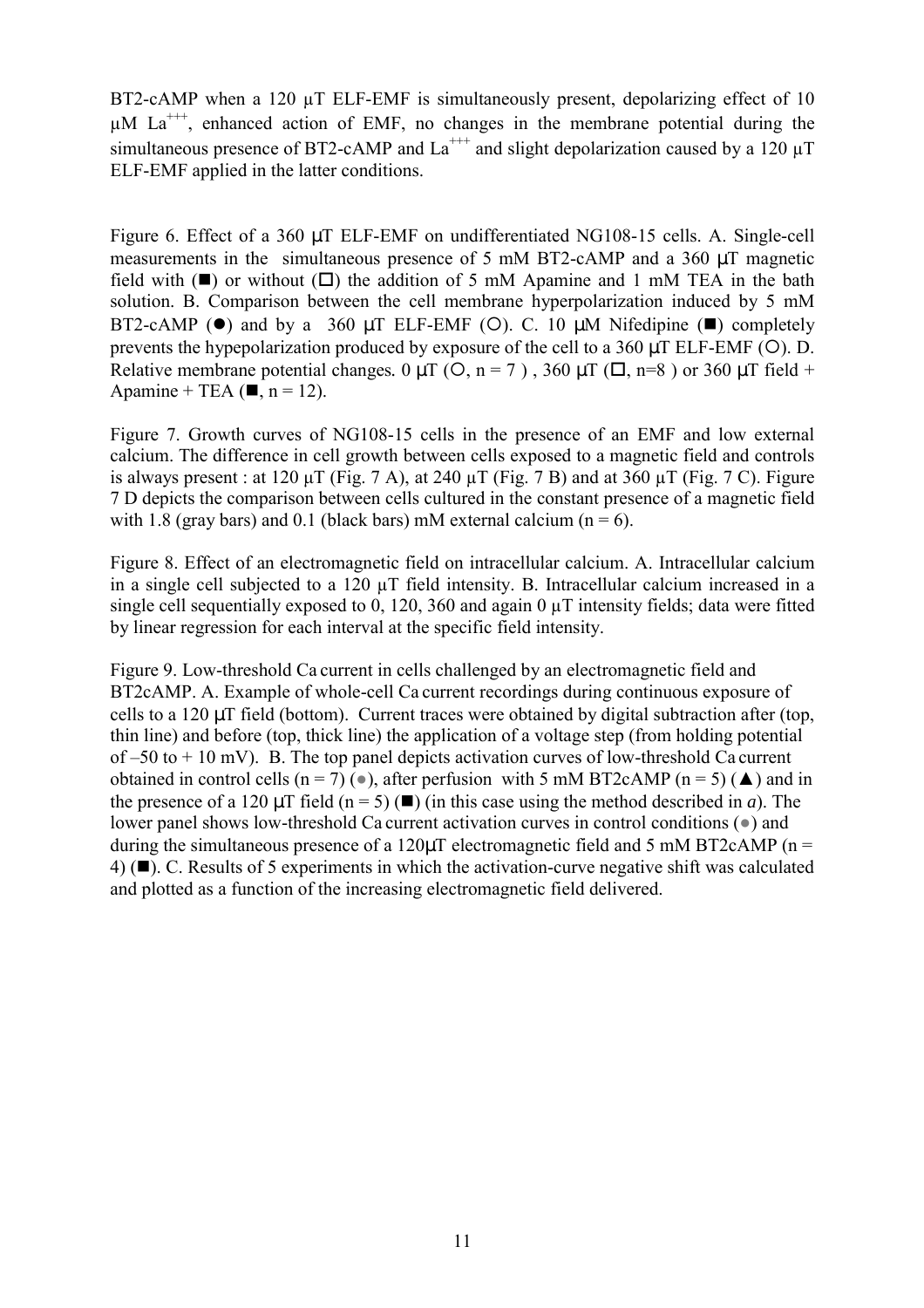#### Reference List

- 1. Arcangeli,A., M.Carla, M.R.Del Bene, A.Becchetti, E.Wanke, and M.Olivotto. 1993. Polar/apolar compounds induce leukemia cell differentiation by modulating cell-surface potential. *Proceedings. of the. National. Academy. of Sciences. of the. United. States. of America.* 90:5858-5862.
- 2. Arcangeli,A., L.Ricupero, and M.Olivotto. 1987. Commitment to differentiation of murine erythroleukemia cells involves a modulated plasma membrane depolarization through Ca2+-activated K+ channels. *Journal of Cellular. Physiology.* 132:387-400.
- 3. Barbier,E., B.Dufy, and B.Veyret. 1996. Stimulation of Ca2+ influx in rat pituitary cells under exposure to a 50 Hz magnetic field. *Bioelectromagnetics* 17:303-311.
- 4. Becchetti,A., A.Arcangeli, M.R.Del Bene, M.Olivotto, and E.Wanke. 1992. Intra and extracellular surface charges near Ca2+ channels in neurons and neuroblastoma cells. *Biophysical. Journal* 63:954-965.
- 5. Binggeli,R. and R.C.Weinstein. 1985. Deficits in elevating membrane potential of rat fibrosarcoma cells after cell contact. *Cancer Research.* 45:235-241.
- 6. Brown,D.A. and H.Higashida. 1988a. Membrane current responses of NG108-15 mouse neuroblastoma x rat glioma hybrid cells to bradykinin. *Journal of Physiology.* 397:167- 84:167-184.
- 7. Brown,D.A. and H.Higashida. 1988b. Voltage- and calcium-activated potassium currents in mouse neuroblastoma x rat glioma hybrid cells. *Journal of Physiology.* 397:149-65:149-165.
- 8. Conley E.C. 96 A.D. Intracellular calcium-activated K+ channels (KCa). *In* The Ion Channel Facts Book. Intracellular Ligand-Gated Channels. Conley E.C., editor. Academy Press, 621-3.
- 9. Day,N. 1999. Exposure to power-frequency magnetic fields and the risk of childhood cancer. *Lancet* 354:1925-1931.
- 10. Dorrscheidt-Kafer,M. 1981. Comparison of the action of La3+ and Ca2+ on contraction threshold and other membrane parameters of frog skeletal muscle. *Journal of Membrane. Biology.* 62:95-103.
- 11. Dubois,J.M. and B.Rouzaire-Dubois. 1993. Role of potassium channels in mitogenesis. [Review] [149 refs]. *Progress. in Biophysics. & Molecular. Biology.* 59:1-21.
- 12. Eichwald,C. and J.Walleczek. 1996. Model for magnetic field effects on radical pair recombination in enzyme kinetics. *Biophysical Journal* 71:623-631.
- 13. Fanelli,C., S.Coppola, R.Barone, C.Colussi, G.Gualandi, P.Volpe, and L.Ghibelli. 1999. Magnetic fields increase cell survival by inhibiting apoptosis via modulation of Ca2+ influx. *FASEB Journal* 13:95-102.
- 14. Ferroni,A., A.Galli, and M.Mazzanti. 1996. Functional role of low-voltage-activated dihydropyridine-sensitive Ca channels during the action potential in adult rat sensory neurones. *Pflugers Archiv. - European. Journal of Physiology.* 431:954-963.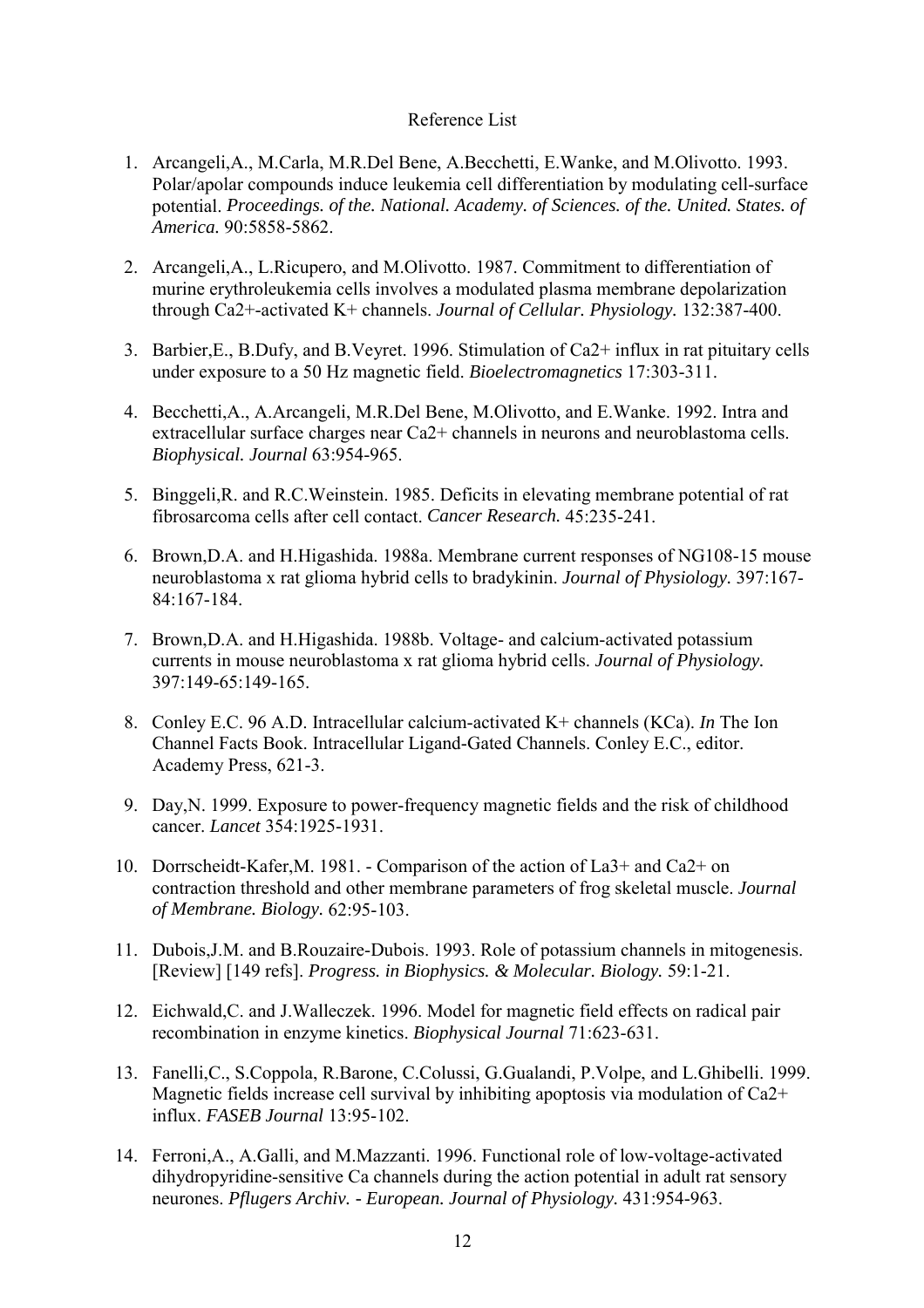- 15. Feychting,M., A.Ahlbom, and D.Savitz. 1998. Electromagnetic fields and childhood leukemia [editorial; comment]. *Epidemiology.* 9:225-226.
- 16. Goodman,E.M., B.Greenebaum, and M.T.Marron. 1995. Effects of electromagnetic fields on molecules and cells. [Review] [41 refs]. *International. Review. of Cytology.* 158:279-338:279-338.
- 17. Grynkiewicz,G., M.Poenie, and R.Y.Tsien. 1985. A new generation of Ca2+ indicators with greatly improved fluorescence properties. *Journal of Biological. Chemistry.* 260:3440-3450.
- 18. Hatch,E.E., M.S.Linet, R.A.Kleinerman, R.E.Tarone, R.K.Severson, C.T.Hartsock, C.Haines, W.T.Kaune, D.Friedman, L.L.Robison, and S.Wacholder. 1998. Association between childhood acute lymphoblastic leukemia and use of electrical appliances during pregnancy and childhood [see comments]. *Epidemiology.* 9:234-245.
- 19. Hojevik,P., J.Sandblom, S.Galt, and Y.Hamnerius. 1995. Ca2+ ion transport through patch-clamped cells exposed to magnetic fields. *Bioelectromagnetics* 16:33-40.
- 20. Kajimoto,N. and S.M.Kirpekar. 1972. Effect of manganese and lanthanum on spontaneous release of acetylcholine at frog motor nerve terminals. *Nature New Biology.* 235:29-30.
- 21. Karabakhtsian,R., N.Broude, N.Shalts, S.Kochlatyi, R.Goodman, and A.S.Henderson. 1994. Calcium is necessary in the cell response to EM fields. *FEBS Letters.* 349:1-6.
- 22. Lacy-Hulbert,A., J.C.Metcalfe, and R.Hesketh. 1998. Biological responses to electromagnetic fields. [Review] [166 refs]. *FASEB Journal* 12:395-420.
- 23. Lacy-Hulbert,A., R.C.Wilkins, T.R.Hesketh, and J.C.Metcalfe. 1995. Cancer risk and electromagnetic fields [letter]. *Nature* 375:23.
- 24. Liburdy,R.P. 1992. Calcium signaling in lymphocytes and ELF fields. Evidence for an electric field metric and a site of interaction involving the calcium ion channel. *FEBS Letters.* 301:53-59.
- 25. Liburdy,R.P., D.E.Callahan, J.Harland, E.Dunham, T.R.Sloma, and P.Yaswen. 1993. Experimental evidence for 60 Hz magnetic fields operating through the signal transduction cascade. Effects on calcium influx and c-MYC mRNA induction. *FEBS Letters.* 334:301-308.
- 26. Loscher,W. and R.P.Liburdy. 1998. Animal and cellular studies on carcinogenic effects of low frequency (50/60-Hz) magnetic fields. [Review] [200 refs]. *Mutation. Research* 410:185-220.
- 27. Lukyanetz,E.A. 1998. Diversity and properties of calcium channel types in NG108-15 hybrid cells. *Neuroscience* 87:265-274.
- 28. Olivotto,M., A.Arcangeli, M.Carla, and E.Wanke. 1996. Electric fields at the plasma membrane level: a neglected element in the mechanisms of cell signalling. [Review] [70 refs]. *Bioessays* 18:495-504.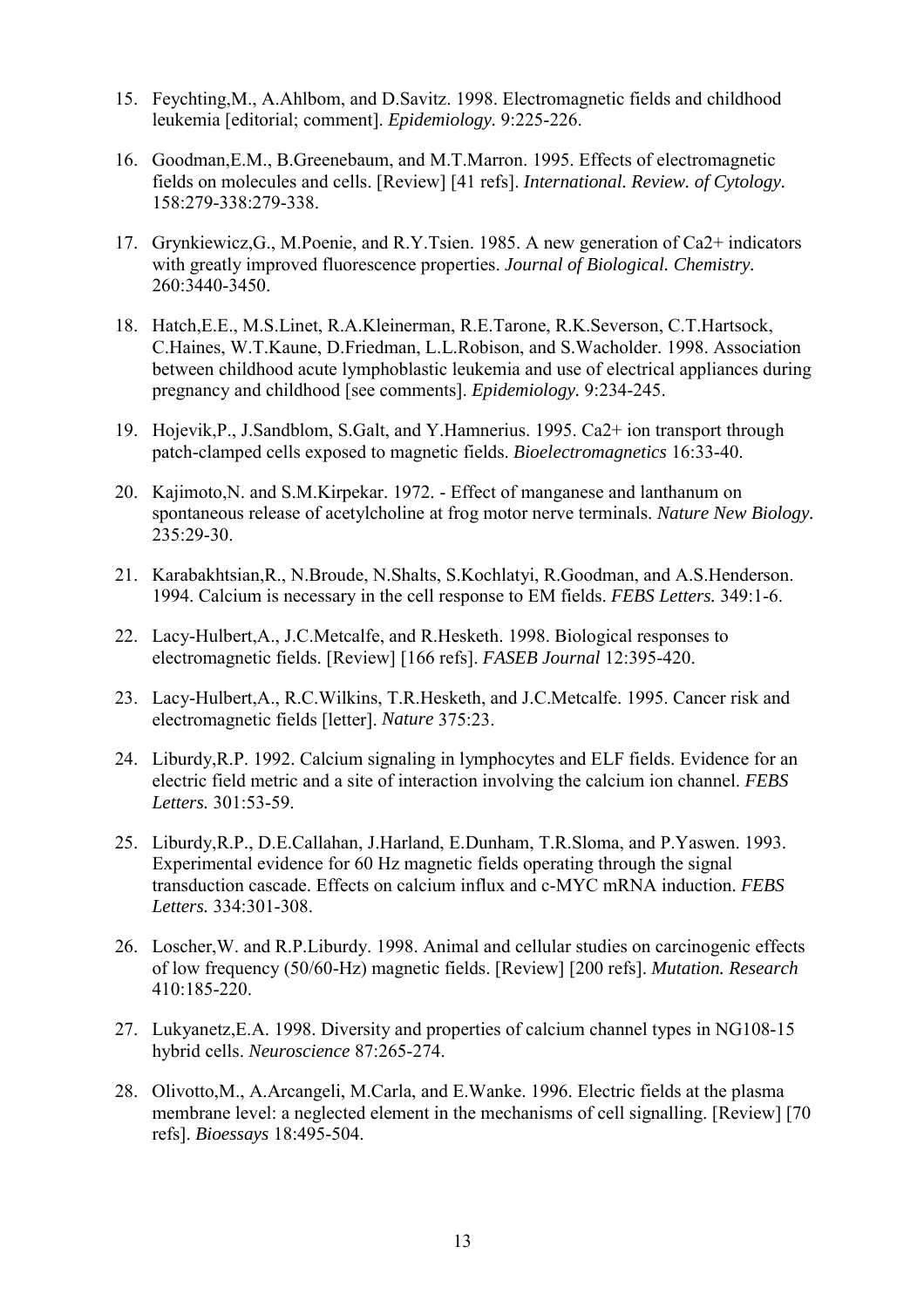- 29. Reipert,B.M., D.Allan, S.Reipert, and T.M.Dexter. 1997. Apoptosis in haemopoietic progenitor cells exposed to extremely low-frequency magnetic fields. *Life Sciences.* 61:1571-1582.
- 30. Sanguinetti,M.C. and N.K.Jurkiewicz. 1990. Lanthanum blocks a specific component of IK and screens membrane surface change in cardiac cells. *American. Journal of Physiology.* 256:881-889.
- 31. Seidman,K.J.N., J.H.Barsuk, R.F.Johnson, and J.A.Weyhenmeyer. 1996. Differentiation of NG108-15 Neuroblastoma Cells by Serum Starvation or Dimethyl Sulfoxide Results in marked Differences in Angiotensin II Receptor Subtype Expression. *Journal of Neurochemistry* 66:1011-1018.
- 32. Thomson,R.A., S.M.Michaelson, and Q.A.Nguyen. 1988. Influence of 60-Hertz magnetic fields on leukemia. *Bioelectromagnetics* 9:149-158.
- 33. Walleczek,J. 1992. Electromagnetic field effects on cells of the immune system: the role of calcium signaling. [Review] [69 refs]. *FASEB Journal* 6:3177-3185.
- 34. Wanke, E., E.Carbone, and P.L.Testa. 1979.  $K^+$  conductance modified by a titratable group accessible to protons from the intracellular side of the squid axon membrane. *Biophys. J.* 26:319-324.
- 35. Zipes,D.P. and C.Mendez. 1973. Action of manganese ions and tetrodotoxin on atrioventricular nodal transmembrane potentials in isolated rabbit hearts. *Circulation Research.* 324:447-454.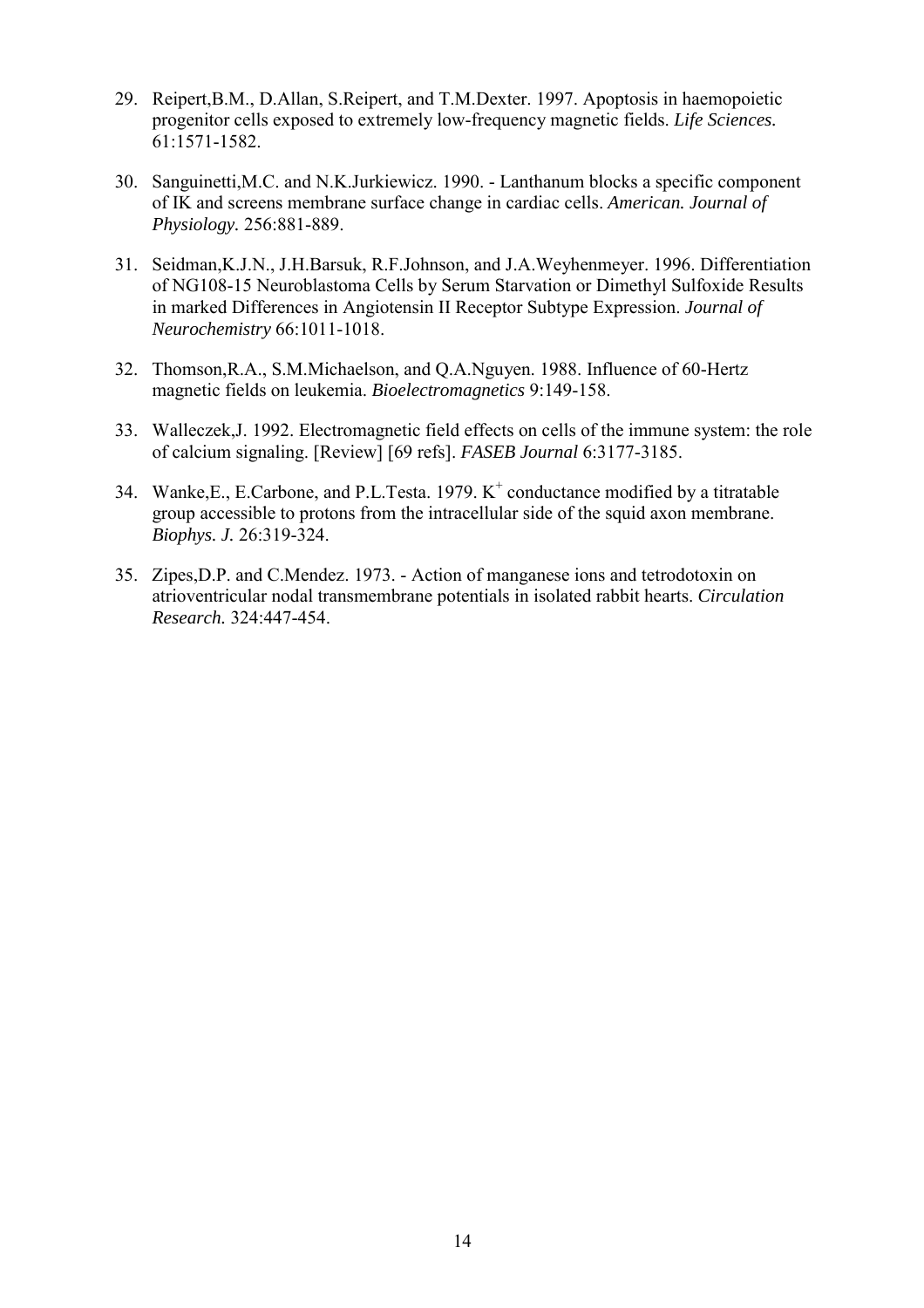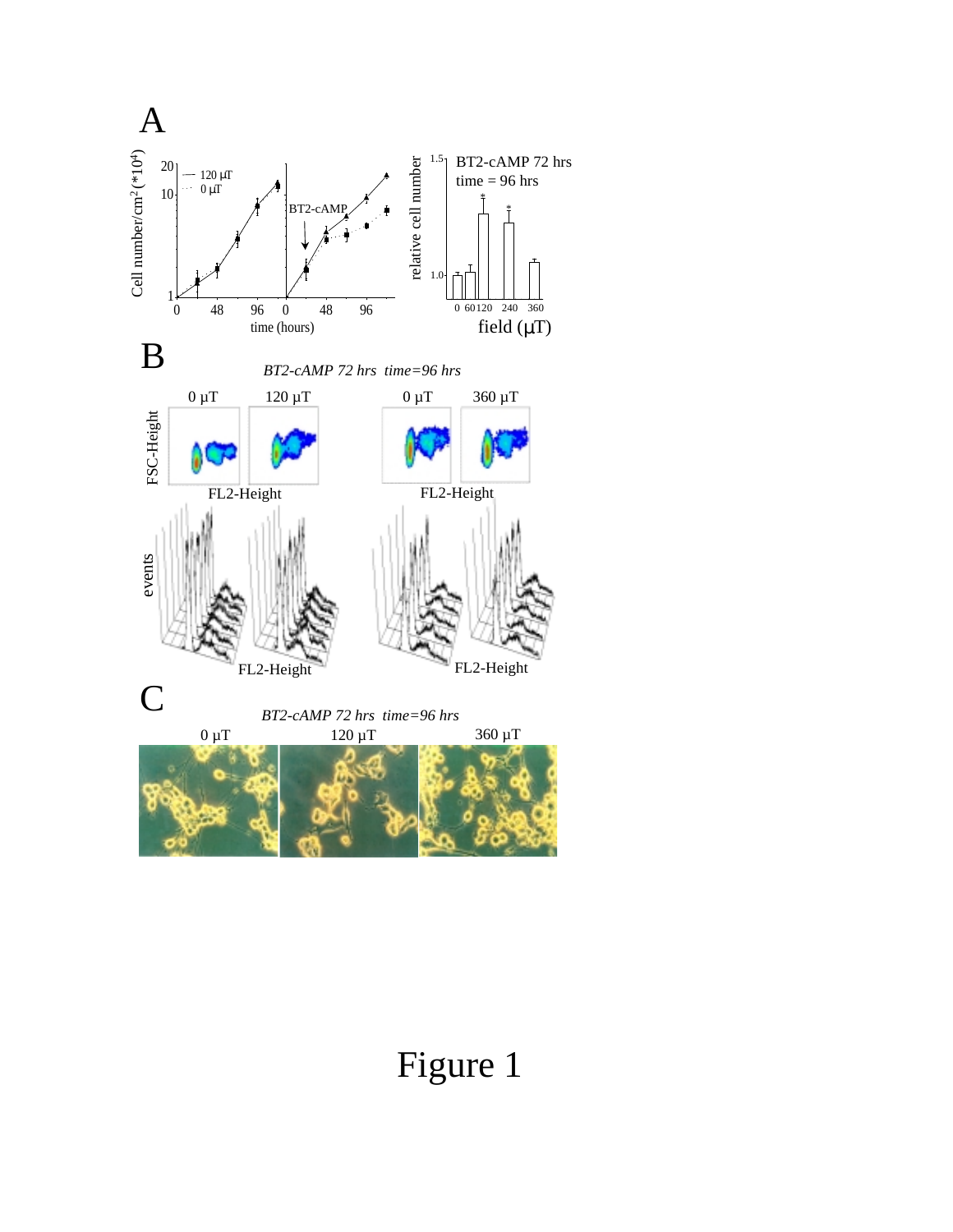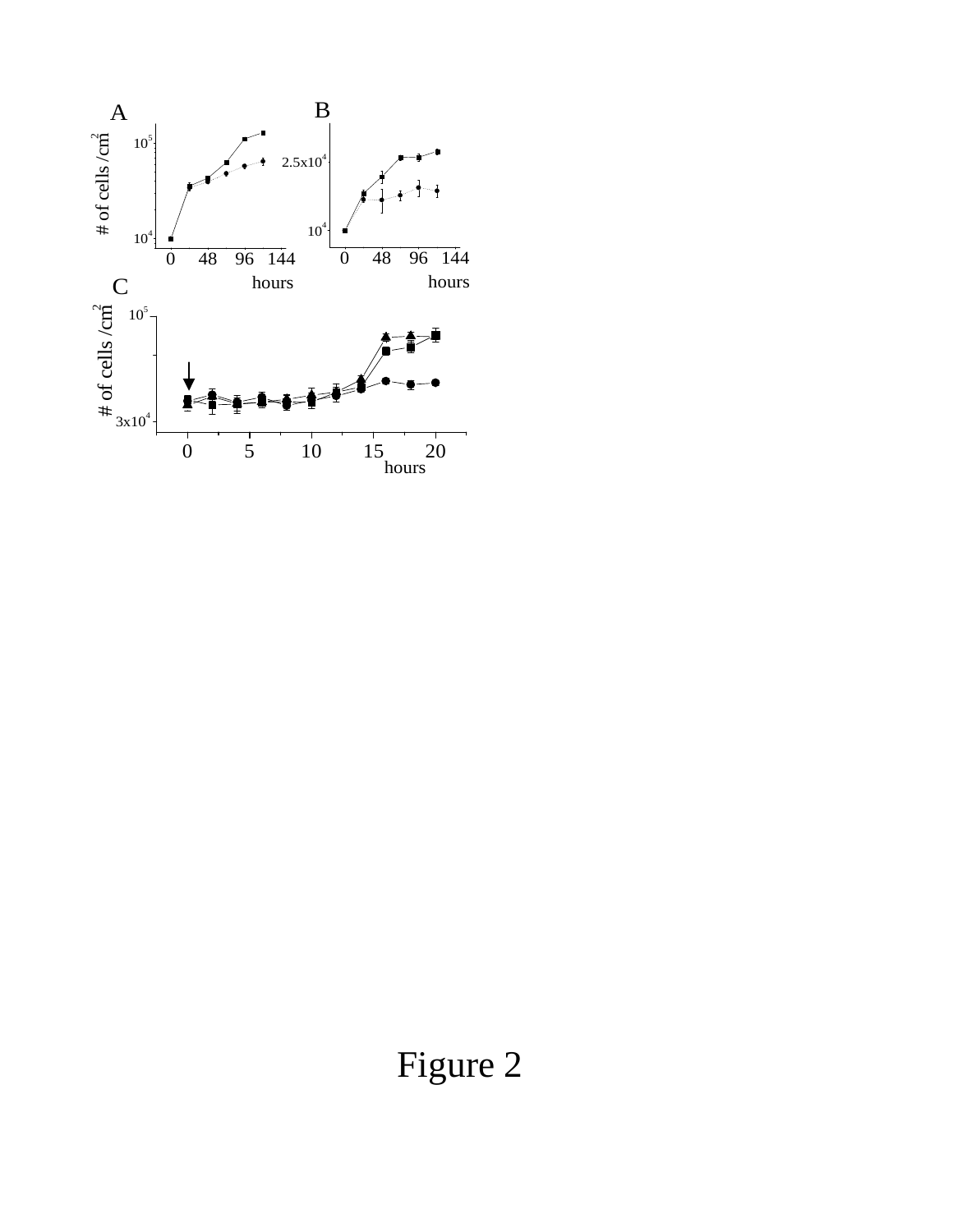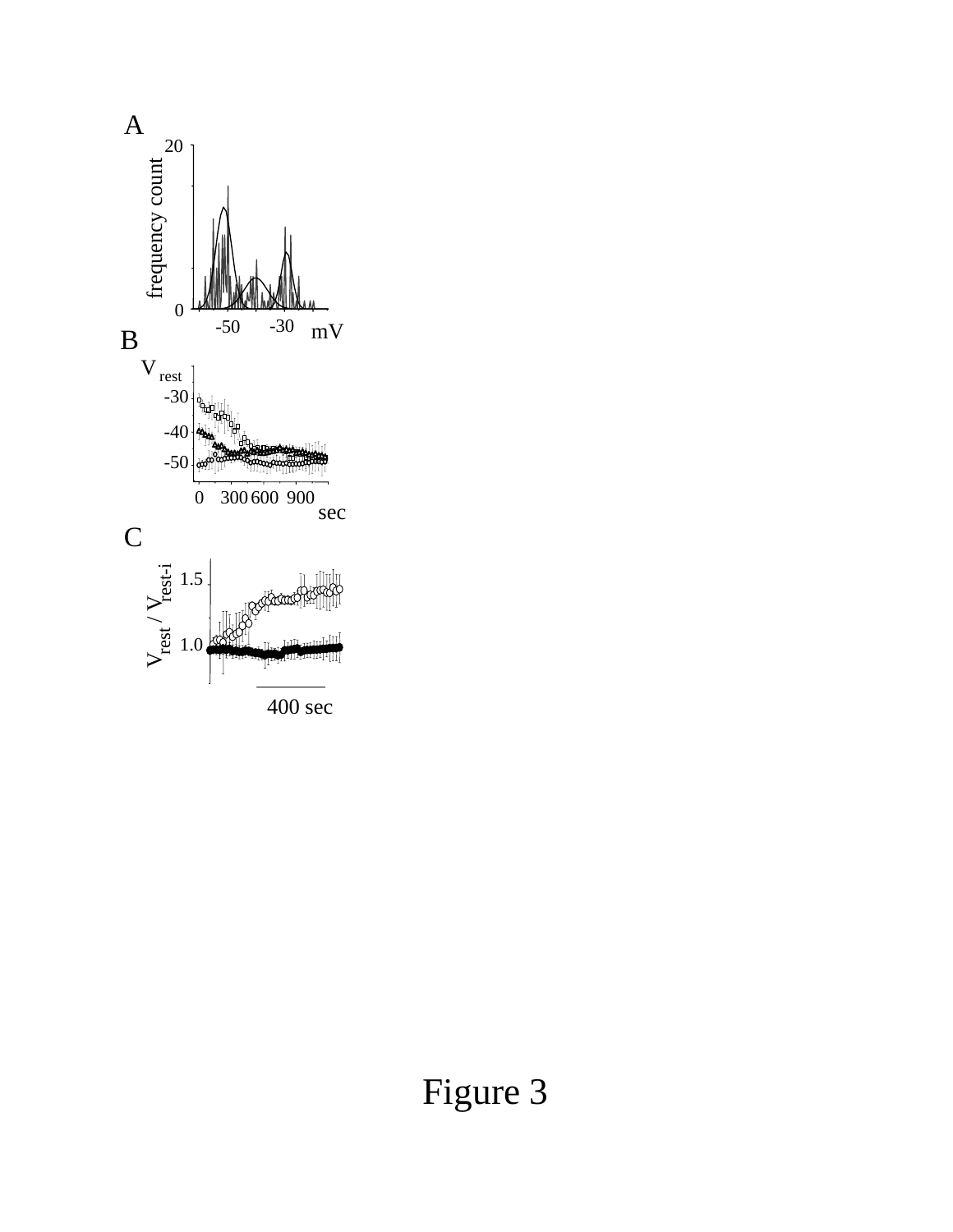

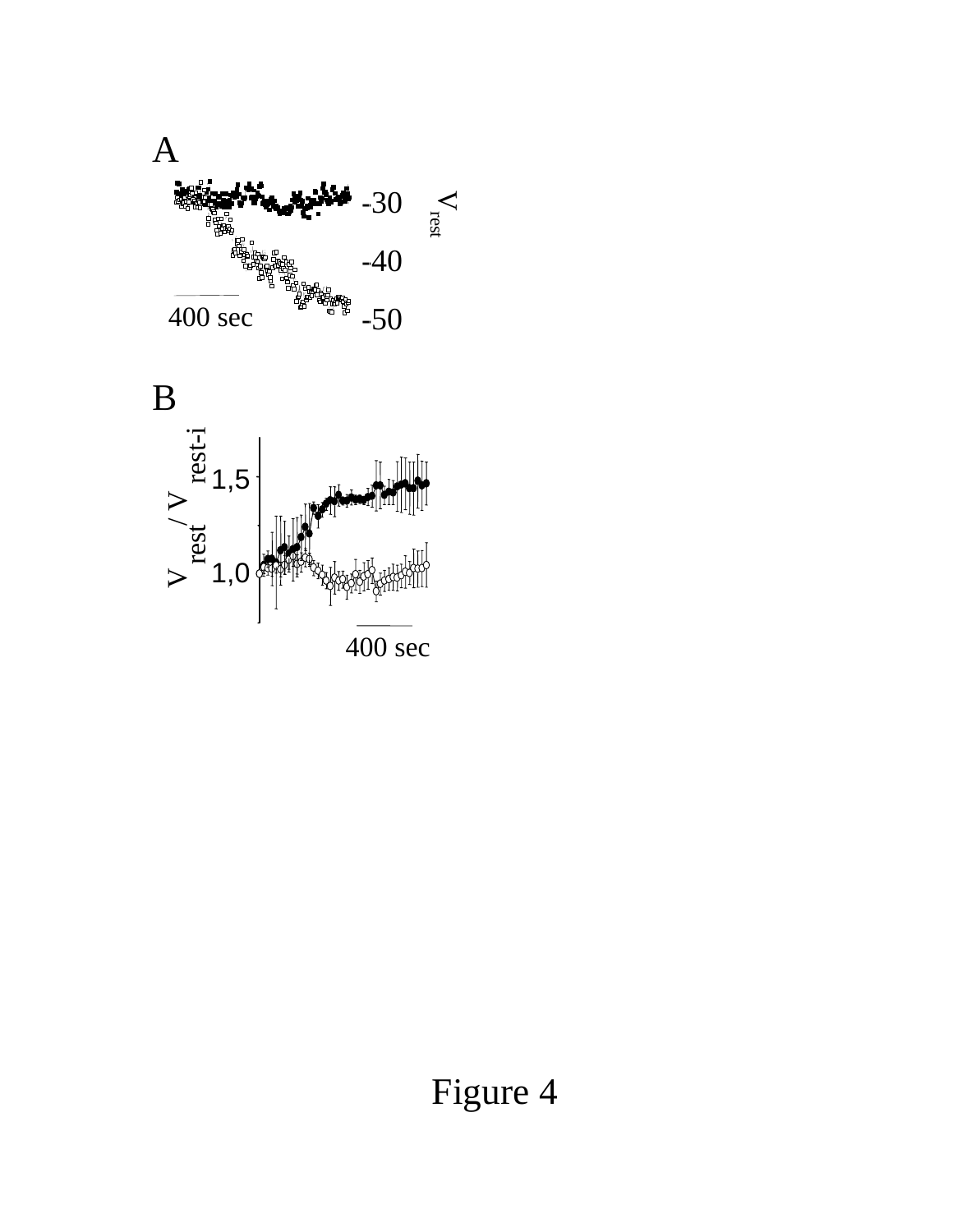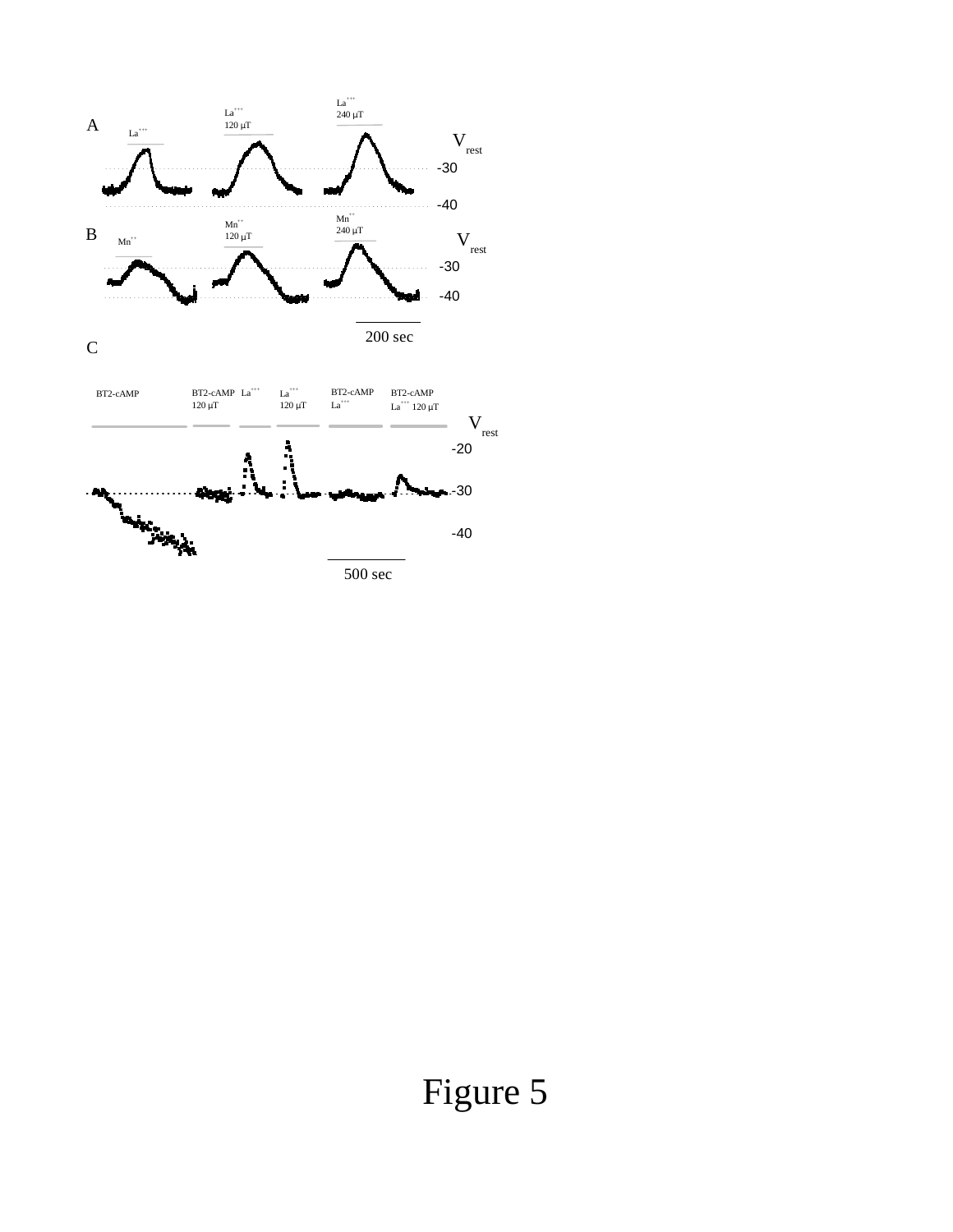

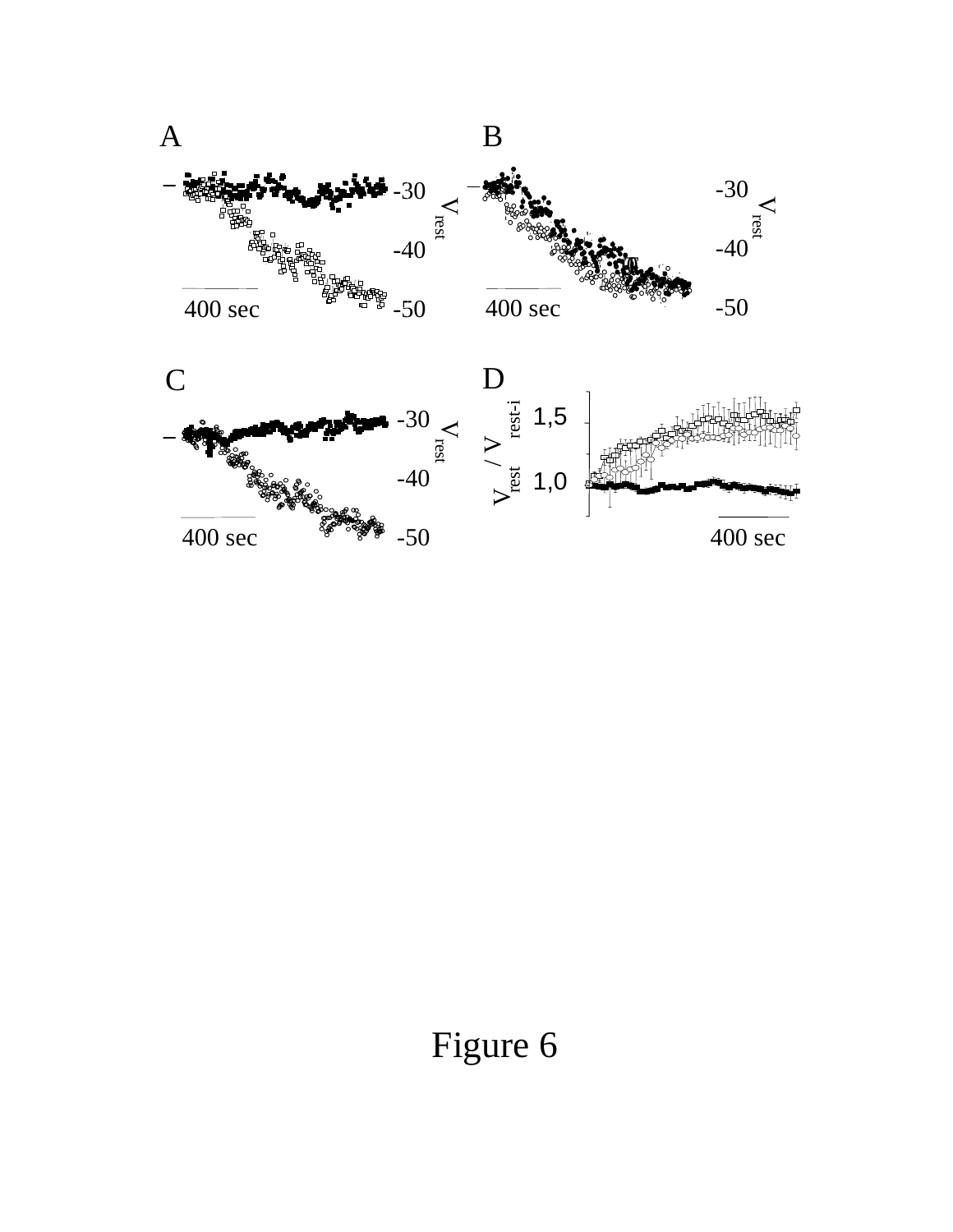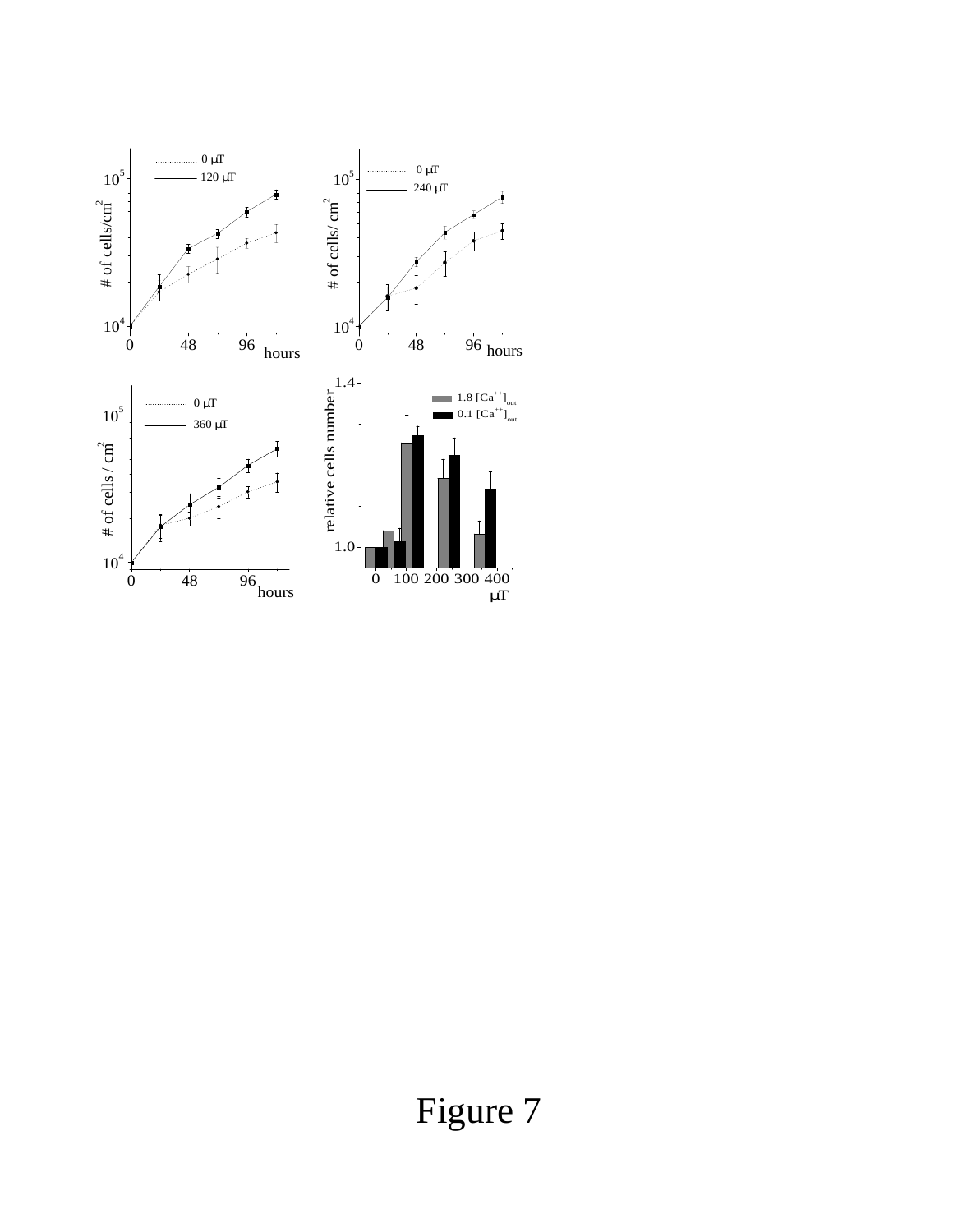